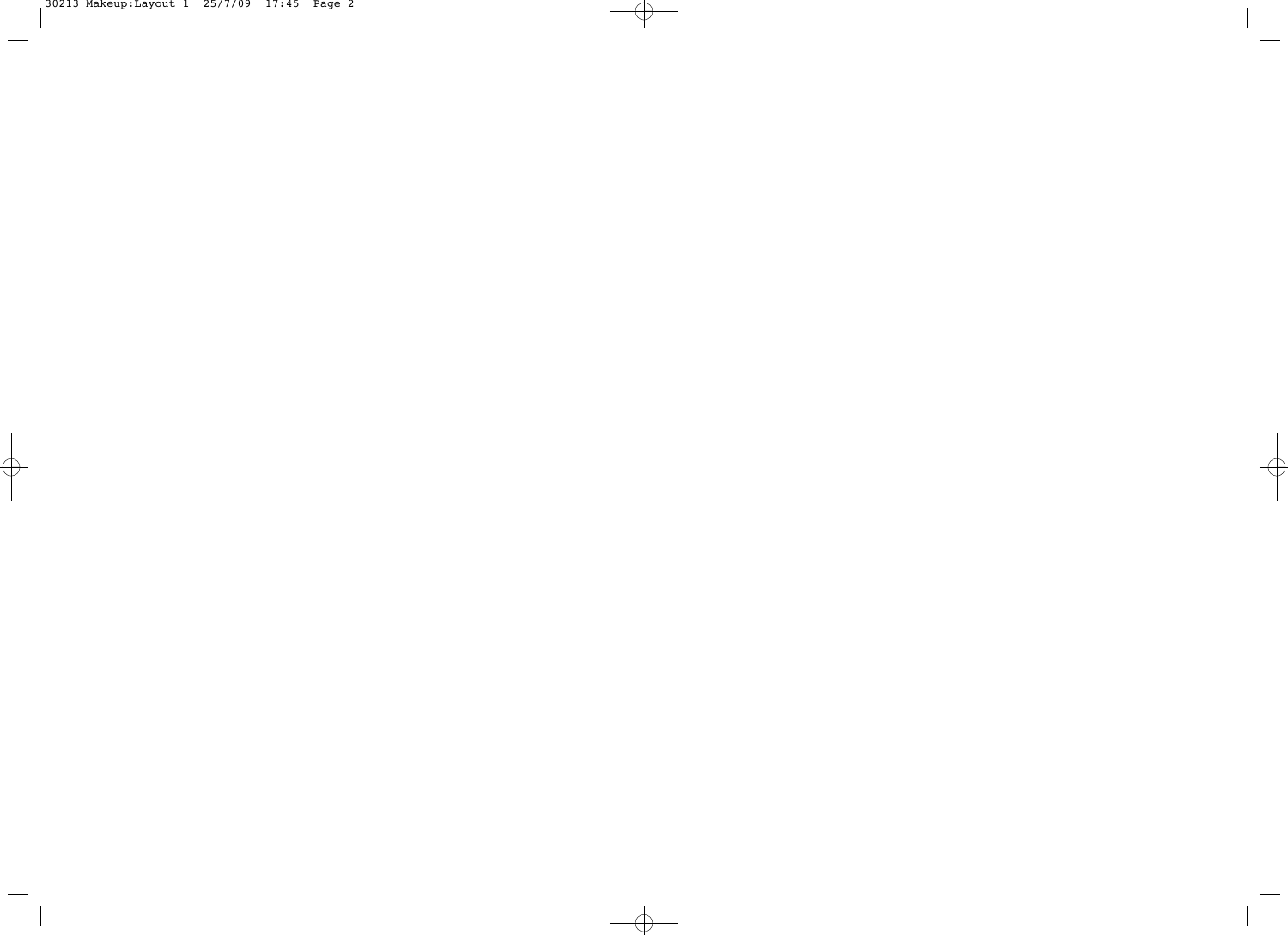# **CONTENTS**

| <b>BACKGROUND</b>                                   |                  |
|-----------------------------------------------------|------------------|
| <b>SPECIAL EDUCATIONAL NEEDS SPECIALIST SUPPORT</b> | 3                |
| <b>AUTISM STRATEGIES</b>                            | $6\phantom{1}6$  |
| <b>SPEECH AND LANGUAGE STRATEGIES</b>               | $\boldsymbol{9}$ |
| <b>SPECIFIC LITERACY STRATEGIES</b>                 | 11               |
| <b>VISUAL IMPAIRMENT STRATEGIES</b>                 | 14               |
| <b>HEARING IMPAIRMENT STRATEGIES</b>                | 17               |
| SOCIAL, EMOTIONAL AND BEHAVIOURAL STRATEGIES        | 20               |
| <b>APPENDIX 1 - ADDITIONAL SUPPORT MATERIALS</b>    | 25               |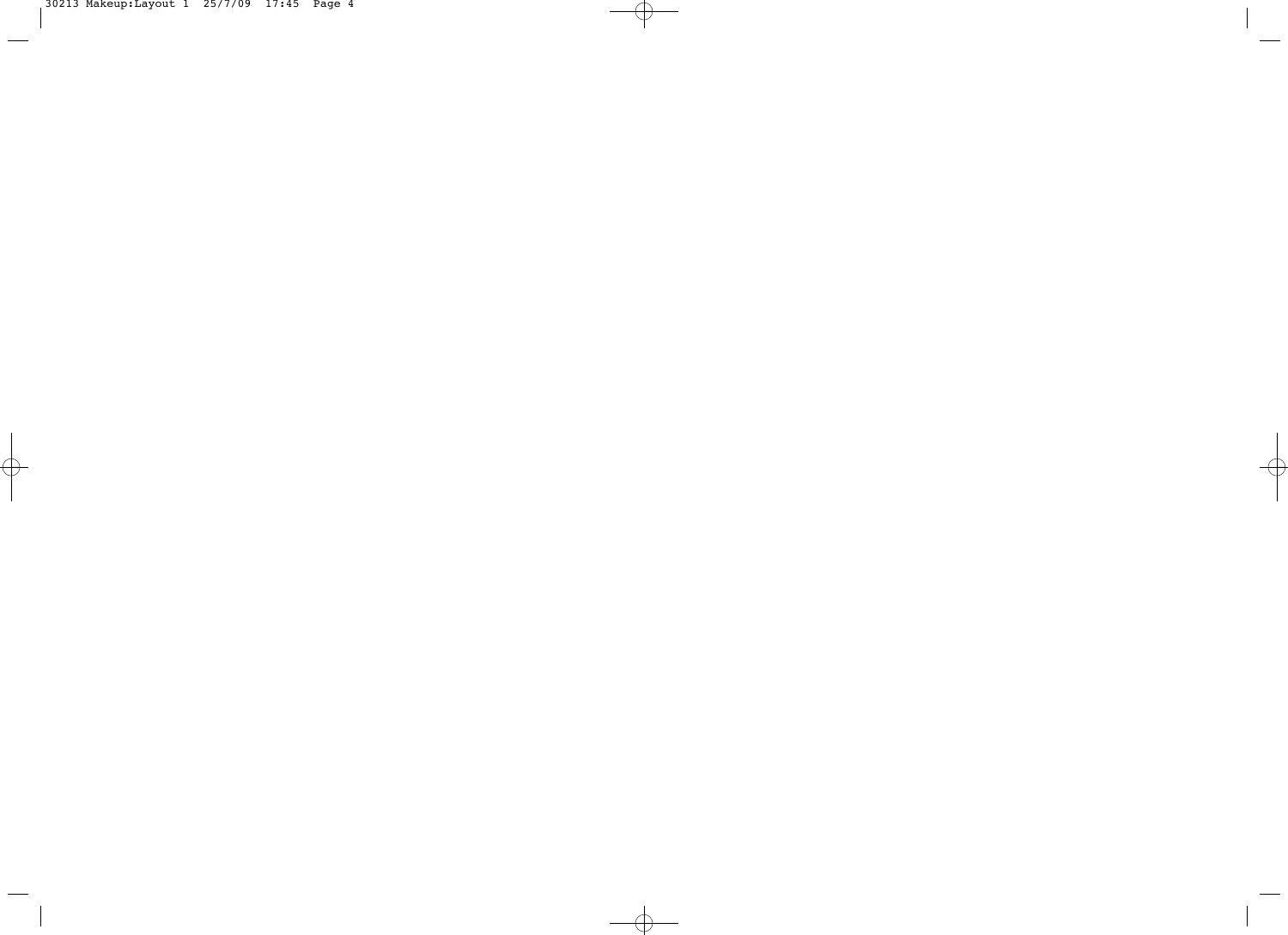### **1** BACKGROUND

#### **Context**

These guidelines are intended to be a support to schools in providing details of the **reasonable** adjustments and relevant and purposeful measures that a Board would expect that a school may be able to provide for a pupil with special educational needs during the school-based stages of the Code of Practice and particularly at Stage 3 prior to any consideration of a request for Statutory Assessment. The recommendation that a school should make adjustments to accommodate the needs of pupils with special educational needs is in keeping with current guidance, as detailed in the Code of Practice (1998) and the Supplement to the Code (2005).

It is important to note that this guidance does not contain an exhaustive list of all strategies but rather is a useful reference point for teachers and SENCOs. For example, one significant adjustment that a school may be able to make is to enable staff to access specialist training, thus increasing their capacity to meet the needs of pupils with special educational needs. School Development Plans should take account of the training needs of staff and these should be regularly updated to cope with the range of special educational needs that can be present within in a school.

It should also be noted that while strategies have been listed under one particular SEN category, these are interchangeable eg many of the strategies suggested for speech and language difficulties may also be appropriate to use with a pupil who has a hearing impairment. The ASD strategies may also be applicable to a pupil with social, emotional and behavioural difficulties. The strategies given may also be useful in situations where a pupil is exhibiting difficulties but does not have a diagnosed condition. In considering the wide range of strategies provided in this guidance it is accepted that it may not be possible or appropriate for some or all of these to be undertaken by every school.

In considering strategies schools are reminded of the advice and support available from the wide range of existing resources, DVDs and publications which have been provided by the Department of Education and Education and Library Boards. A list detailing many of these is included as Appendix 1. Voluntary organisations can also be a valuable source of help and advice, links to which can be accessed via the information website www.education-support.org.uk The Supplement to the Code of Practice on the

Identification and Assessment of Special Educational Needs (DE 2005) and the Disability Discrimination Code of Practice for Schools (Equality Commission) 2005 provide other useful examples of actions that a school might take.

Specific support strategies for pupils with medical needs have not been included in this document. Schools should refer to the DE/DHSSPS publication "Supporting Pupils with Medication Needs" (2008) which contains comprehensive information on dealing with a range of medical conditions.

It is expected that schools will normally implement, monitor and review appropriate strategies at Stage 3 of the Code of Practice for at least 2 review periods and that this will be reflected in the pupil's Individual Education Plan. Teachers should use their professional judgement and consult with relevant Support Services and specialists regarding the appropriateness of strategies for individual pupils. It is only when a school has exhausted all available strategies, within the resources normally available to that school, that a request should be made for a statutory assessment of a child's special educational needs.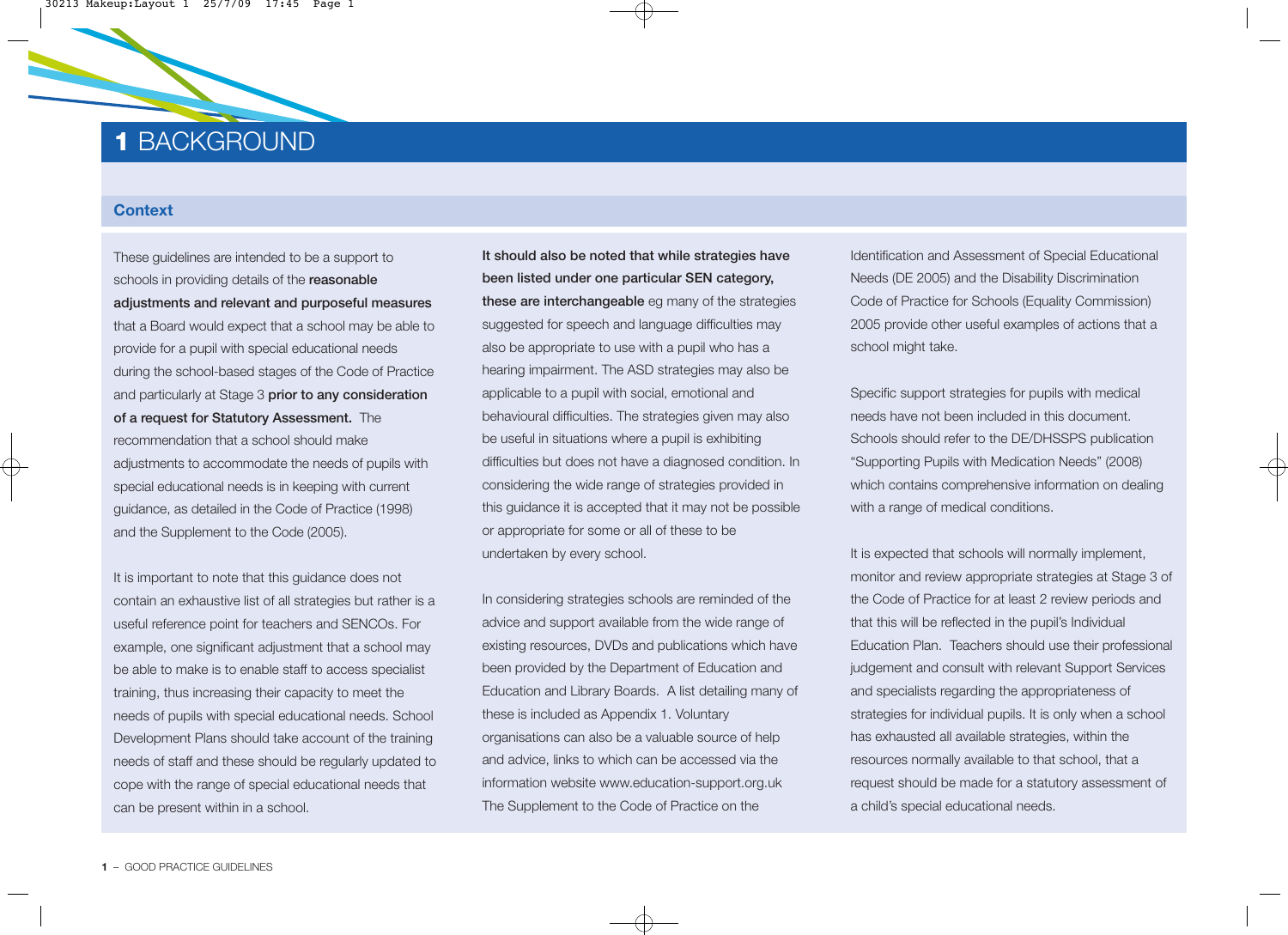#### **Process**

When submitting a request for Statutory Assessment a school should complete Proforma SAR 1 and include details of the actions that have been taken at school level to meet the pupil's special educational needs. (SAR1 is the 5-Board Statutory Assessment Request form which can be downloaded from the Board's website). This form replaces individual Board forms (ie SF1: BELB, SAL1: NEELB, SN1: WELB, SA1: SEELB, CP4: SELB.) and will be used by all Boards from 1 September 2009. When completing this form schools are asked to provide details of the **reasonable** adjustments and relevant and purposeful measures that have been taken to:

- a. meet the pupil's special educational needs;
- **b.** ensure curriculum access:
- c. include the pupil in the life of the school.

In order to fulfil the requirements of Part B of the Provisional Regional Criteria it is important that a school can demonstrate that it has made reasonable adjustments and taken relevant and purposeful measures to address a pupil's special educational needs. Evidence of all relevant and purposeful measures provided by a school will be considered. In considering a request for statutory assessment the Board will take into account factors such as the size of the school and relevant budget allocations for SEN which may impact on the range of adjustments and measures that a school can make. It is important to note however that statutory assessment will not be conducted without appropriate evidence that the school has made every effort to meet a pupil's special educational needs at the school-based stages of the Code of Practice.

NB: Where "he" and "his" are used in this document this includes "she" and "her"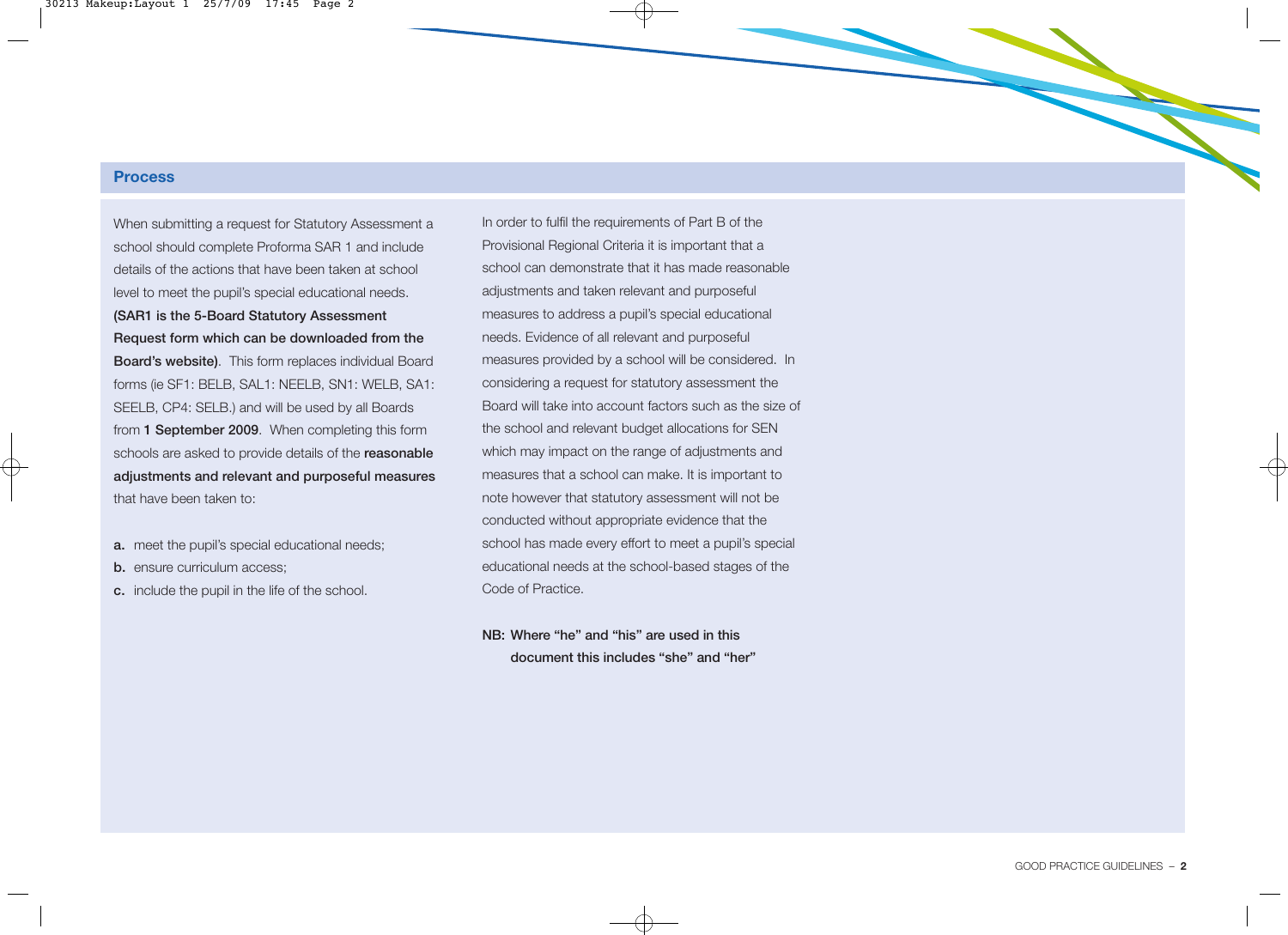### **2** SPECIAL EDUCATIONAL NEEDS SPECIALIST SUPPORT

*(This section details examples of generic strategies which may be implemented in support of differing types of special educational need)*

#### **Relevant & Purposeful Measures (R&P)**

- **–** Whole school and individual teacher planning to ensure that clear and realistic targets are set for each pupil
- **–** Individualised Education Plans should include specific targets relating to a pupil's special educational needs eg behaviour, literacy, numeracy
- **–** Advice should be sought from specialist Board and external services, eg professional reports, to assist in the compilation of Education Plan targets
- **–** Educational Psychology recommendations should be reflected in targets
- **–** Needs-specific targets eg concentration, organisation, literacy/numeracy
- **–** Learning goals should be clearly defined and shared with the pupil
- **–** Activity tasks should be of interest to the pupil
- **–** Opportunities should be provided for the pupil to generalise/transfer learning from one situation to another
- **–** The school should have a policy on working with pupils with special educational needs and ensure that staff have access to relevant training
- **–** The quality of teaching and learning should be reviewed and where appropriate improvements should be made
- **–** School policies should be understood, agreed and implemented by staff in the classroom
- **–** Staff should have access to relevant in-school training provided by Board services and other external agencies
- **–** The school should develop a culture of sharing of good practice with opportunities for staff peer support and self evaluation
- **–** The school should make use of Board & DE guidelines and publications to assist with training and development of staff

Reasonable Adjustments (RA)/Accommodations to include the pupil in the life of the school and to ensure curriculum access (CA)

#### Adjustments to the environment

- **–** Modify workspaces to avoid clutter and minimise distractions
- **–** Provide visual timetables
- **–** Noise level and lighting should be conducive to work
- **–** Consideration should be given to seating arrangements eg facing board, neighbouring pupil compatibility, height for writing
- **–** Appropriate resources/equipment should be organised and readily available for all pupils when needed

#### **3** – GOOD PRACTICE GUIDELINES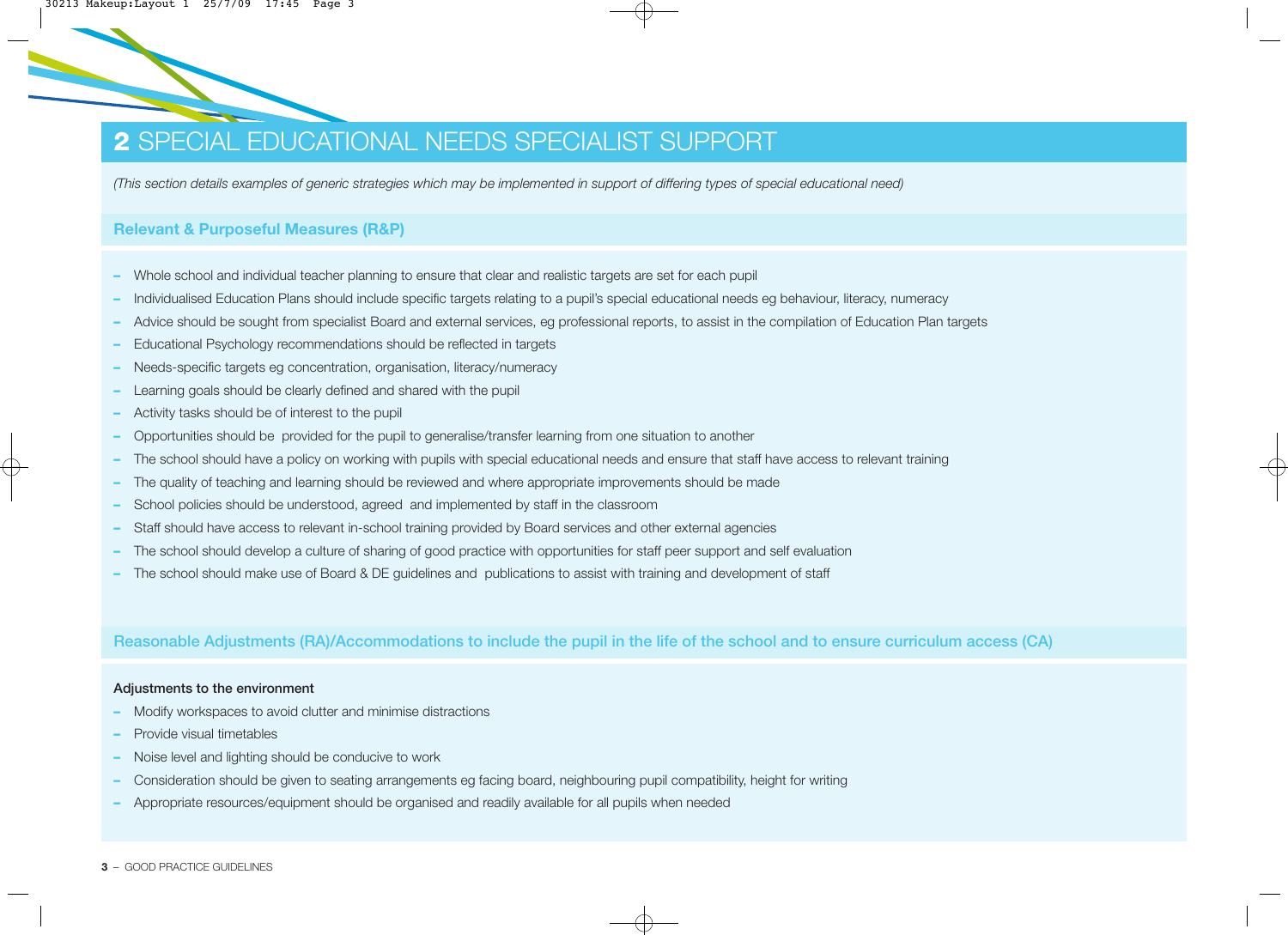#### Pupil access to curriculum & examination materials

- **–** Opportunities should be provided for:
	- **-** alternatives to written assignments/tests/examinations
	- **-** provision of lesson summaries
	- **-** structured teaching programmes
	- **-** use of individualised worksheets
	- **-** use of picture dictionaries
	- **-** modification of the language used for internal tests/examinations
	- **-** use of reader
	- **-** peer support
- **–** The needs of the pupil should be systematically assessed by the school and other relevant professionals using:
	- **-** any standardised test results
	- **-** key Stage results
	- **-** teacher observations and observation records
	- **-** regular monitoring and recording of progress occurs
	- **-** standardised test results/school reports/any relevant assessment

#### Adjustments to curriculum materials

- **–** The arrangements for teaching should be sufficiently flexible to allow the pupil to experience success and to complete tasks without undue stress
- **–** Teaching should be broad and sufficient to engage the pupil in learning and to promote independent learning in a variety of contexts
- **–** Opportunities should be provided for:
	- **-** use of materials in alternative formats eg audio, large print, use of chapter summaries
	- **-** use of cues for spelling, written work, eg word lists, wall posters, charts
	- **-** prepared handouts and notes to be made available
	- **-** individualised directions and instructions
	- **-** differentiated homework
	- **-** short work assignments
	- **-** use of spellcheckers, etc
	- **-** use of ICT interactive software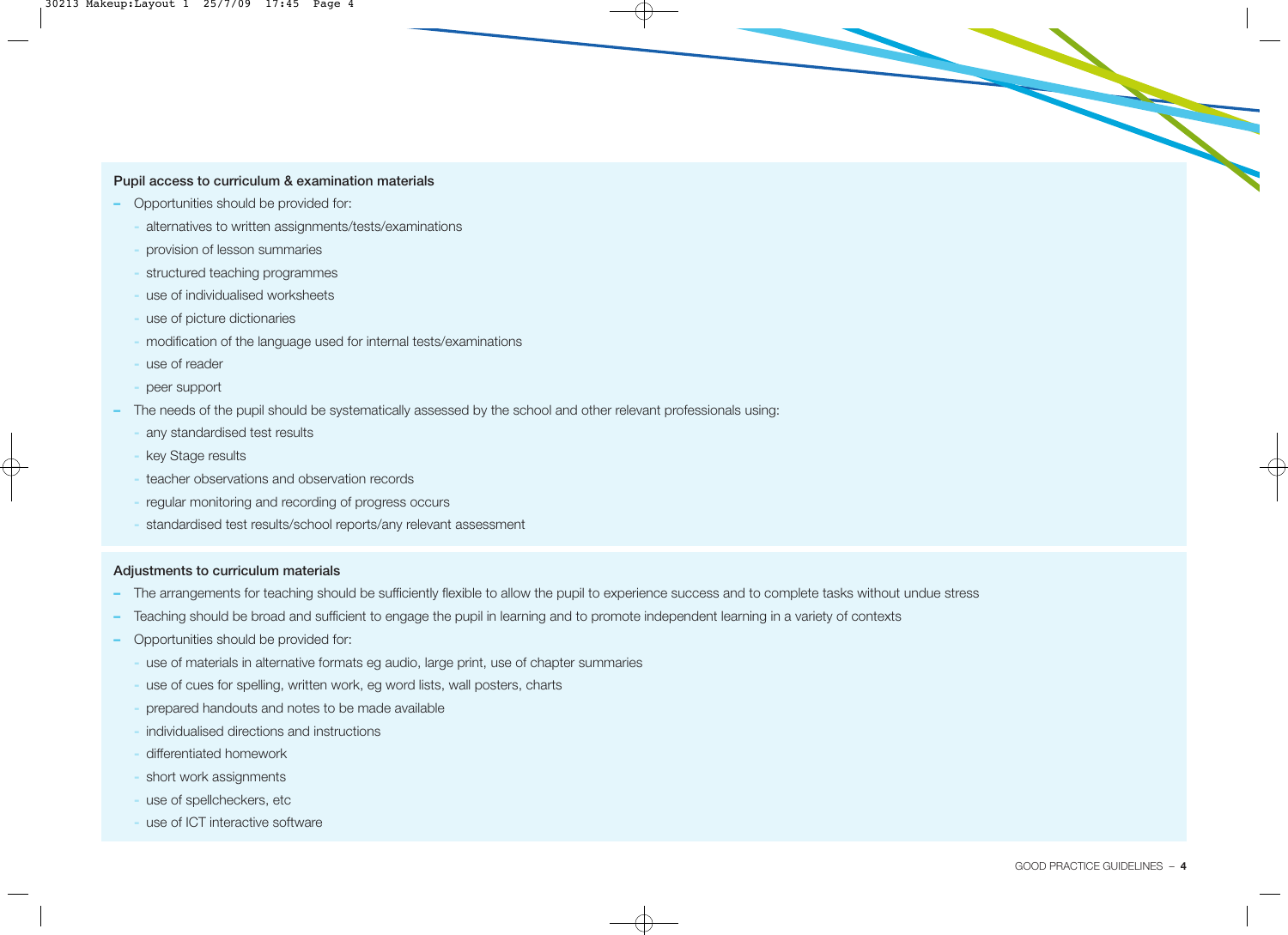- **-** peer readers/paired reading
- **-** variety of teaching approaches
- **-** pupils to respond in a variety of ways eg oral, practical, written
- **–** Books and materials should be matched to pupil's reading level
- **–** Sympathetic marking practices should be adopted
- **–** The pupil should be included in extra-curricular activities
- **–** Progress should be regularly monitored, progress recorded and achievement recognised with favoured activities available as rewards for effort and achievement
- **–** Opportunities should be provided for pupil involvement in decision making and recording
- **–** Opportunities should be provided to involve parents eg attendance at meetings, home-school diary, liaison, formation of education plans

#### Accommodation of pupil's production of work

- **–** Opportunities should be provided:
	- **-** to allow extra time to complete tasks and internal examinations
	- **-** to use a scribe

#### Social factors/relationships

- **–** Classroom procedures and rules should be made clear, understood by all pupils and consistently applied
- **–** Clear instructions should be given about the tasks in a variety of ways (oral, visual, gestures)
- **–** Changes between tasks should be managed smoothly and effectively
- **–** Pupils should know what to do next without asking
- **–** Class should generally be on task
- **–** A variety of different actions (academic and behavioural) should be frequently noticed and praised
- **–** A variety of praise and rewards should be used
- **–** Pupil should be monitored sufficiently during a task to ensure understanding and continuing progress
- **–** Good communication and feedback on progress should be maintained between the teacher and pupil
- **–** Any disruptive or off-task behaviour should be effectively managed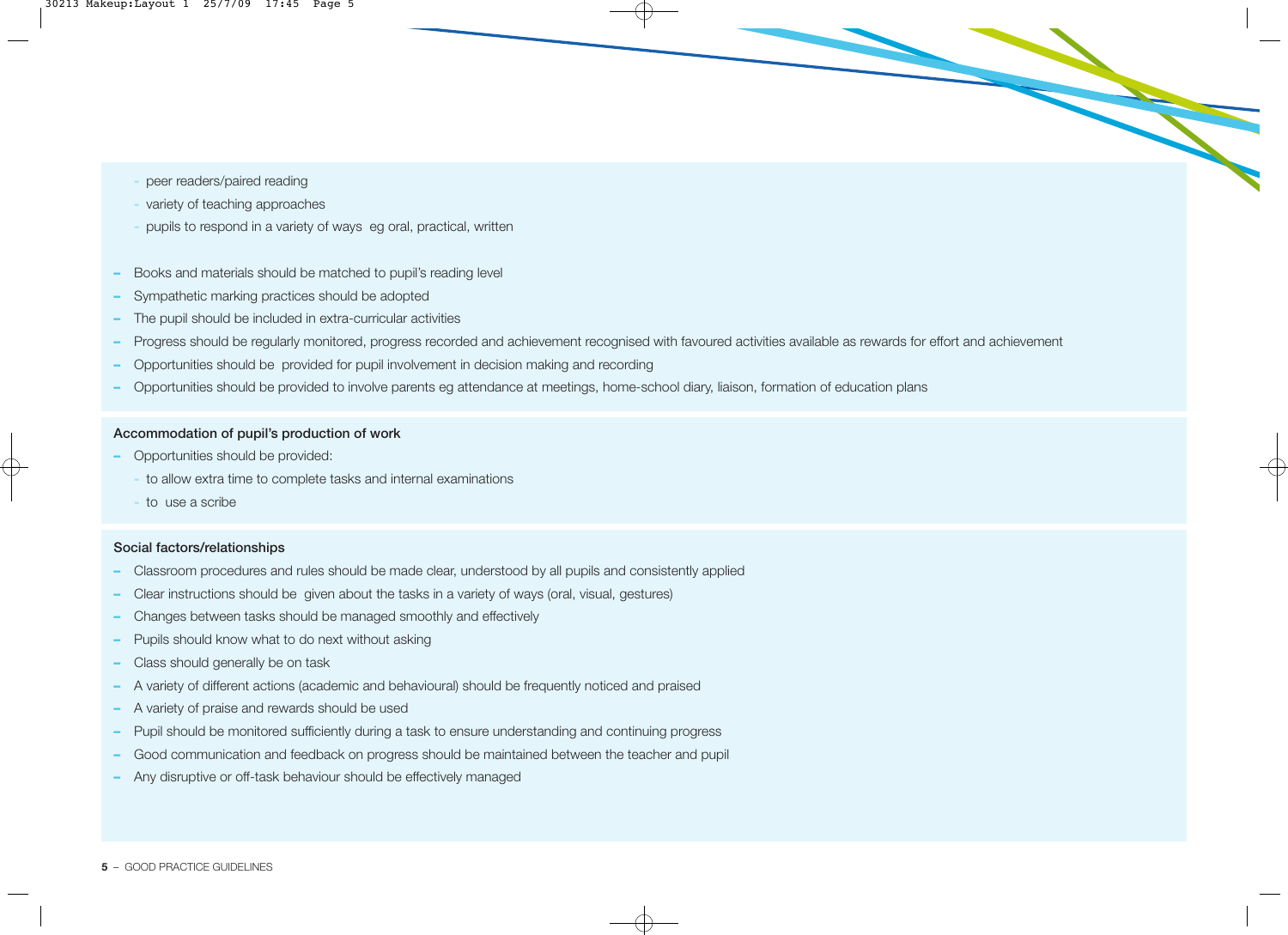### **3** AUTISM STRATEGIES

#### **Relevant and Purposeful Measures (R&P)**

- **–** Advice, support and training provided by the Autism Specific Service will be reflected in targets and working practices taking cognisance of information provided by appropriate specialists
- **–** Activities/tasks are presented in an accessible and meaningful way
- **–** Consider ASD policy and/or relevant amendments to existing school policies (eg SEN, Health and Safety, Discipline)

#### **Reasonable Adjustments (RA)/Accommodations to include the pupil in the life of the school and to ensure curriculum access (CA)**

- **–** Pupils should be encouraged to communicate their needs
- **–** Involvement of parents eg attendance at meetings, training, parent information evenings
- **–** Pupil to make effective use of specific equipment or resources provided

#### Specific Support Strategies

- **–** Seek advisory support from the ELB ASD service and other relevant partners
- **–** Obtain training for whole staff
- **–** Obtain specific training for key staff eg behaviour management, Boardmaker
- **–** Complete risk assessment and management plans for individual pupils
- **–** Identify high risk settings and times. Provide additional supervision and support
- **–** Establish strong communication links with parents/carers
- **–** Share information with all relevant staff
- **–** Draw up an Individual Pupil Profile highlighting difficulties relating to ASD
- **–** Use pupil specific motivators and interests throughout the day
- **–** Focus on Functional Life Skills
- **–** Provide physical and temporal structure in classroom and school
- **–** Use visual cues to augment communication
- **–** Moderate verbal instructions
- **–** Use visual strategies to teach new skills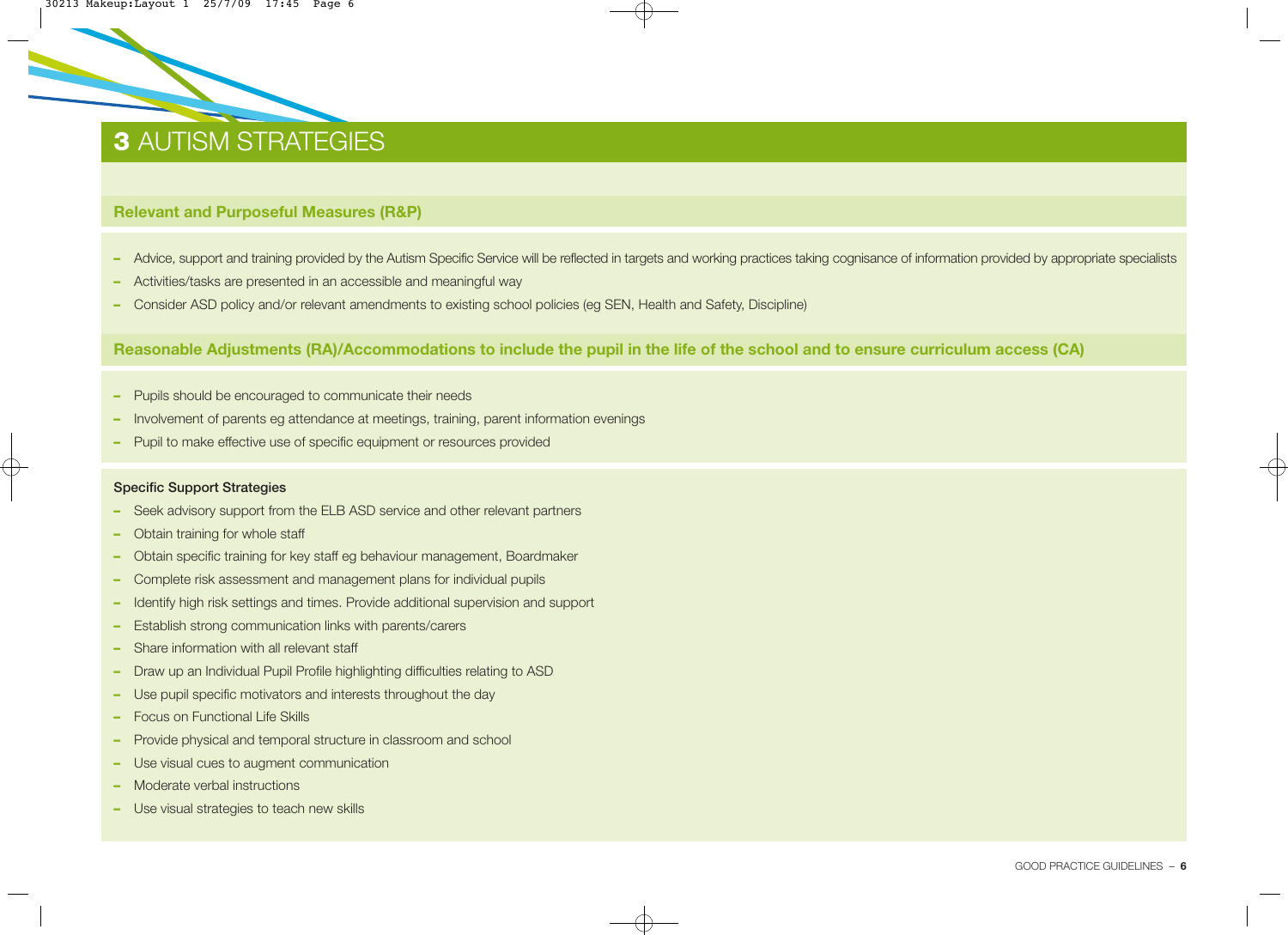- **–** Establish routines and prepare for change eg 'change card' or advanced verbal notice
- **–** Designate a 'low stimulus' area for pupil to relax
- **–** Consider impact of additional difficulties (eg epilepsy, dyslexia, dyspraxia)
- **–** Understand sensory issues and the impact of the school environment on individual pupils (eg heating, lighting, smells)
- **–** Include ASD specific targets on Education Plans for individual pupils

#### Early Years settings

- **–** Use visual cues (objects, pictures) around whole school to denote designated areas (including outside playground area)
- **–** Consider classroom design to ensure designated areas for specific activities
- **–** Provide designated area for relaxation (low stimulus)
- **–** Use of a pupil specific visual schedule (eg objects, pictures, photographs)
- **–** Teach the concept of 'change' to prepare for unexpected changes to routine
- **–** Teach specific social skills through use of Social Skills Picture Stories
- **–** Teach object play skills (eg how to manipulate and use play objects)
- **–** Provide opportunities for social imitative play
- **–** Use pictures or objects of reference to enable communication of needs
- **–** Start home-school communication diary
- **–** Draw up plan for transition to and from early years settings

#### Primary School settings

- **–** Use visual cues around whole school to denote designated areas (including outside playground area)
- **–** Design classroom to ensure designated areas for specific activities
- **–** Provide designated area for relaxation (low stimulus)
- **–** Use a pupil specific visual schedule
- **–** Use a work system to provide information about work sequence and what to do when completed
- **–** Use change card for unexpected changes to routine
- **–** Use Social Stories & comic strip conversations
- **–** Use pictures or objects of reference to enable communication of needs
- **–** Use visual strategies to enable communication of feelings eg anxiety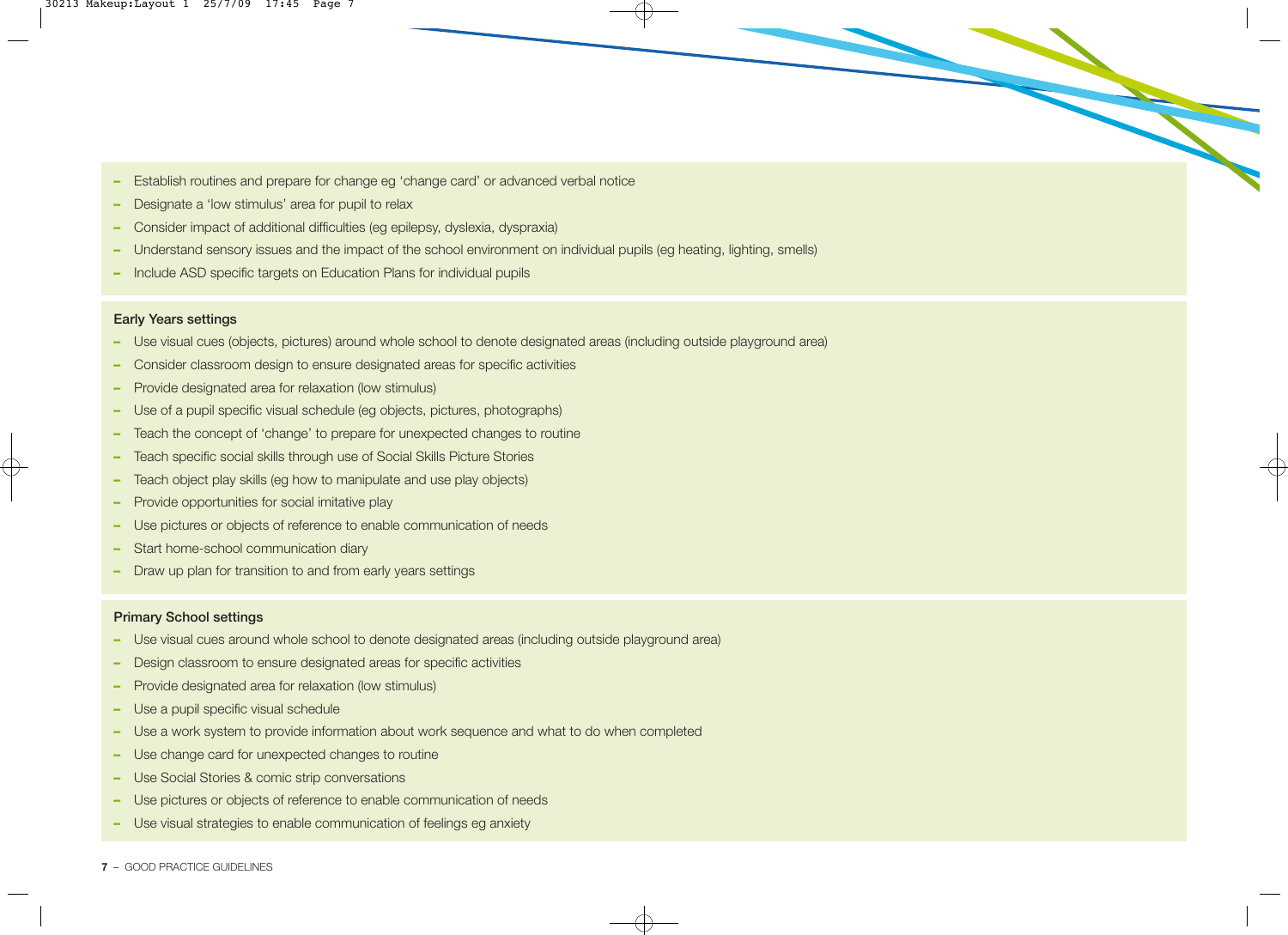- **–** De-brief pupil especially after break times
- **–** Use circle time to teach rules of participation, listening, turn-taking
- **–** Provide specific teaching of social skills
- **–** Provide specific teaching of common metaphors
- **–** Use and maintain a home-school communication diary
- **–** Consider a Buddy System
- **–** Prepare pupil for transition at end of school year and for transfer to post primary school

#### Post-Primary settings

- **–** Designate key member of staff to monitor intervention plan
- **–** Consider subject specific ASD targets in Education Plan
- **–** Use visual cues (eg colour coding, arrows) around whole school to denote key areas
- **–** Use a colour coded timetable for all pupils
- **–** Ensure homework is clearly and visually provided
- **–** Provide visual reminders for deadlines
- **–** Designate an area for relaxation and time to be alone if desired
- **–** De-brief after unstructured periods such as lunch time
- **–** Use visual strategies to enable pupil to communicate feelings
- **–** Provide specific teaching of social skills eg how to start and maintain a conversation
- **–** Use social stories & comic strip conversations for teaching of some social skills
- **–** Teach understanding of common metaphors and slang
- **–** Provide assistance with recording eg provided handouts or more time
- **–** Consider peer mentoring
- **–** Provide assistance with study, revision and examination preparation eg use of mind-mapping
- **–** Consider special examination arrangements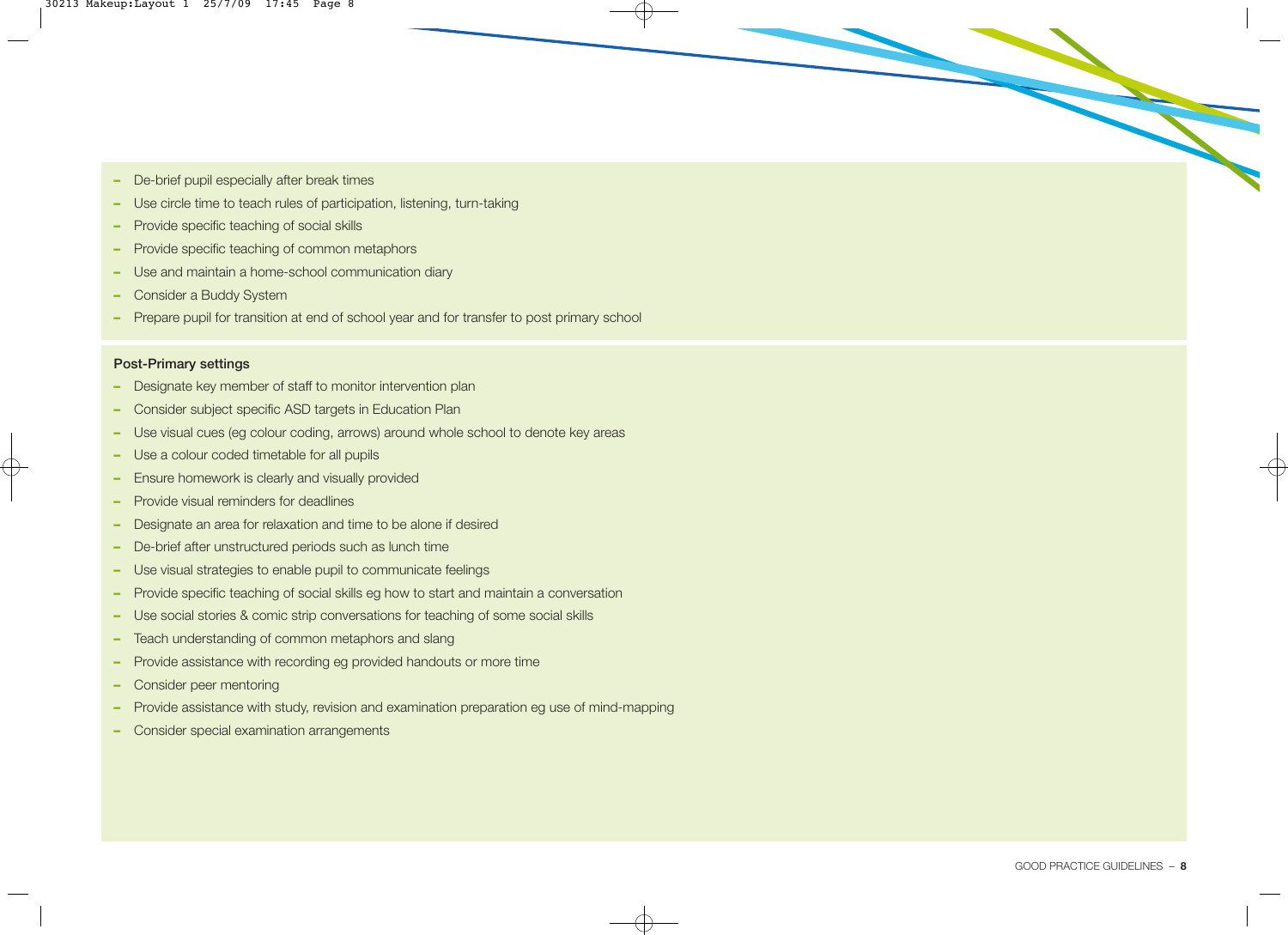### **4** SPEECH AND LANGUAGE STRATEGIES

#### **Relevant and Purposeful Measures (R&P)**

- **–** Advice, support and training provided by Board Services will be reflected in targets and working practices taking cognisance of information provided by Speech and Language Therapists
- **–** Activities/tasks are presented in an accessible and meaningful way

**Reasonable Adjustments (RA)/Accommodations to include the pupil in the life of the school and to ensure curriculum access (CA)**

- **–** Pupils should be encouraged to communicate their needs
- **–** Involvement of parents eg attendance at meetings, training, parent information evenings
- **–** Pupil to make effective use of specific equipment or resources provided

#### Adjustments to the environment

- **–** Be aware of the language demands of a whole class activity. Understanding group direction and coping with the distractions of class situations pose particular difficulties for some pupils with language problems
- **–** Reduce background noise and distractions where possible. Be aware of the impact of visuals displays ie they may interfere with the pupil's attention and listening
- **–** Consider where the pupil is sitting in the classroom
- **–** Create distinct areas in the classroom for resources, for different areas of learning. Label equipment and containers
- **–** Encourage a routine at the start of every lesson eg pencil case out with pen, pencil, rubber and ruler all ready, school diary out, subject specific books out

#### Pupil access to curriculum and examination materials

- **–** Ensure pupil does not have a hearing loss
- **–** Encourage the pupil to use strategies to process information repeating, silent rehearsal, identifying important words in the instruction
- **–** Make the pupil aware of the teaching objectives
- **–** Make the pupil aware of good listening skills
- **–** Encourage the pupil to explain what they have heard. The pupil will know that his listening will be checked, but the adult can also monitor the level of language that is understood and modify it accordingly
- **–** When introducing new vocabulary consider using visual strategies eg attribute web, multiple meaning tree, spidergramme, word map. Also consider using mind maps when introducing or discussing topics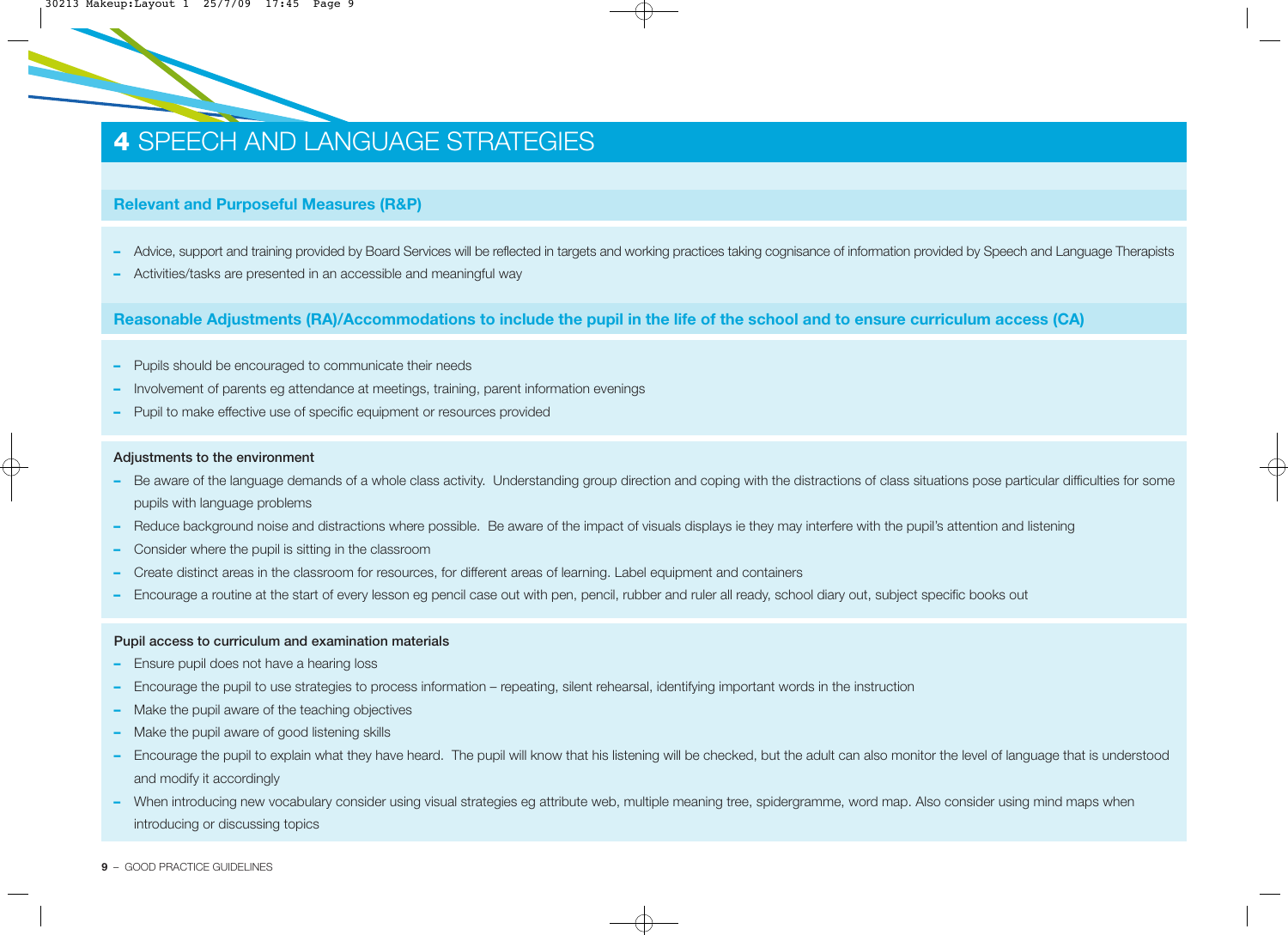#### Adjustments to curriculum materials

- **–** Be simple. Be aware of the complexity of the language you are using with the pupil. The language can be complex in terms of the length of the sentence, the structure (grammar) or the vocabulary used
- **–** Before starting an activity, explain each step. Use clear, simple language, be visual if possible eg use real objects, pictures, photos, video and symbols. Also be aware of the benefits of using multi-sensory materials
- **–** If there is a sequence of commands to follow, pause between each one to allow the pupil time to process the information ie chunk
- **–** At times it can be helpful to emphasise key words by using slight stress and appropriate non-verbal communication
- **–** Consider using visual task plans, action plans and frameworks
- **–** If you have not understood what a pupil has said, say so and try to work it out between you ie using pictures, objects and guesswork. Try not to keep asking the pupil to repeat it
- **–** If a pupil cannot think of a word then try giving prompts

#### Accomodation of pupil's production of work

- **–** Focus the pupil's attention before giving instructions and ensure eye contact
- **–** Observe the pupil's response to check that the information has been understood ie his expression
- **–** Have realistic expectations
- **–** Give the pupil time to talk. The pupil may need more time to understand a question, think about a reply and then say it
- **–** Try to avoid finishing the sentence for a pupil but repeat back what the pupil has said clearly and correctly so that he hears good examples ie model
- **–** Remember…difficulties with spoken language will be reflected in written language

#### Social factors/relationships

- **–** Avoid using sarcasm, metaphors and idioms as these styles can be difficult for some pupils to understand
- **–** Encourage the pupil to tell you when he does not understand
- **–** Refocus the pupil's attention and use his name when necessary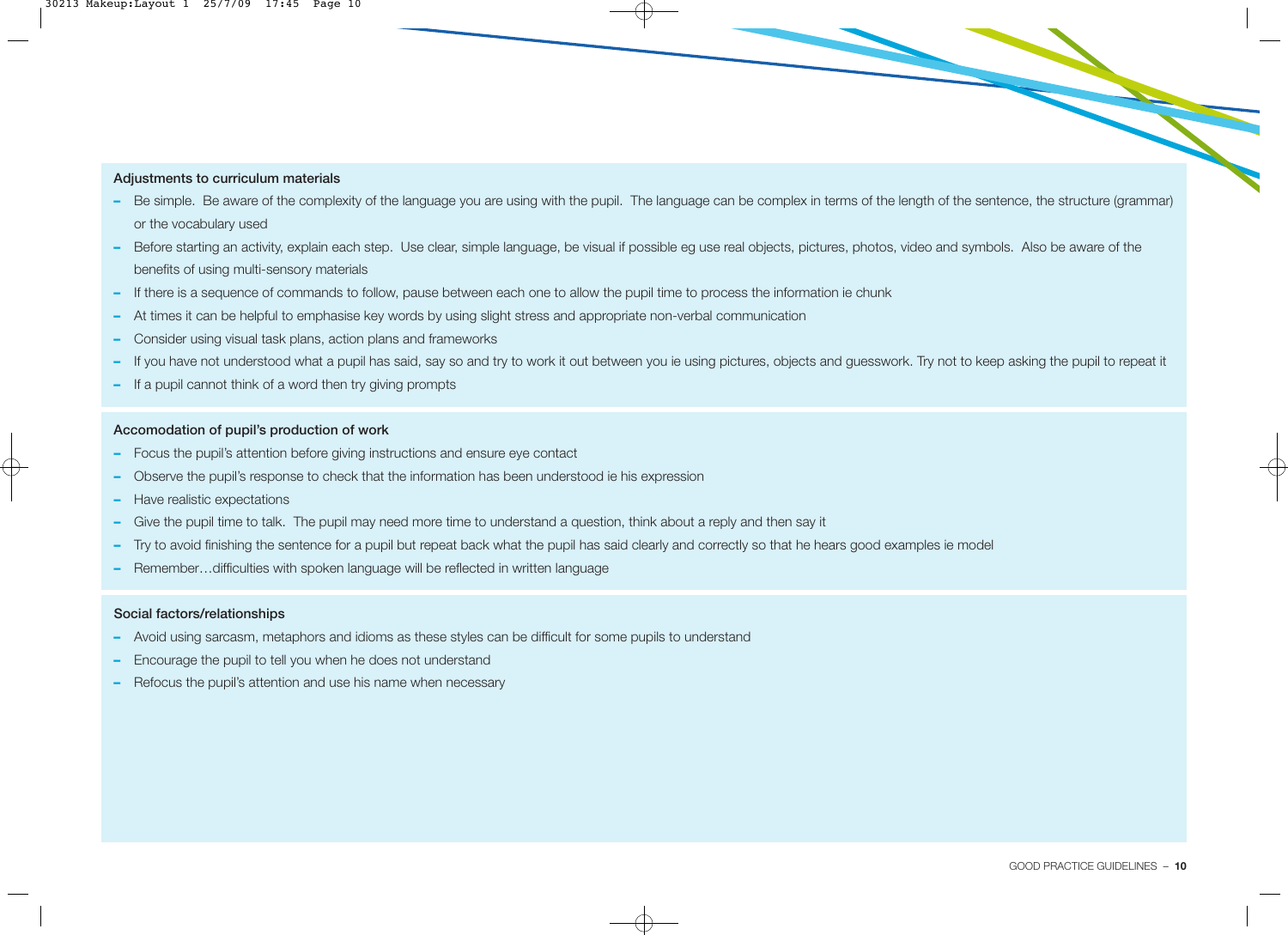### **5 SPECIFIC LITERACY STRATEGIES**

#### **Relevant and Purposeful Measures (R&P)**

- **–** Advice, support and training provided by the Board's Support Services for Specific Literacy difficulties will be reflected in targets and working practices taking cognisance of information provided
- **–** Whole school awareness training in DE's "Understanding Dyslexia A Guide for Schools" DVD and accompanying book (www.deni.gov.uk)
- **–** Activities/tasks are presented in an accessible and meaningful way

**Reasonable Adjustments (RA)/Accommodations to include the pupil in the life of the school and to ensure curriculum access (CA)**

- **–** Pupils should be encouraged to verbalise their needs by specifying what they can/cannot read and understand
- **–** Involvement of parents eg attendance at meetings, training, parent information evenings
- **–** Pupil to make effective use of specific equipment or resources provided

#### Adjustments to the environment

- **–** Information presented on non-white paper
- **–** Use of specific font type and size comic sans
- **–** Appropriate lay out 1½ line spacing
- **–** Use of colour coded lines to assist pupil when copying information
- **–** Use of Memory aids
- **–** Use of overlays where appropriate
- **–** Use of visual aids for tracking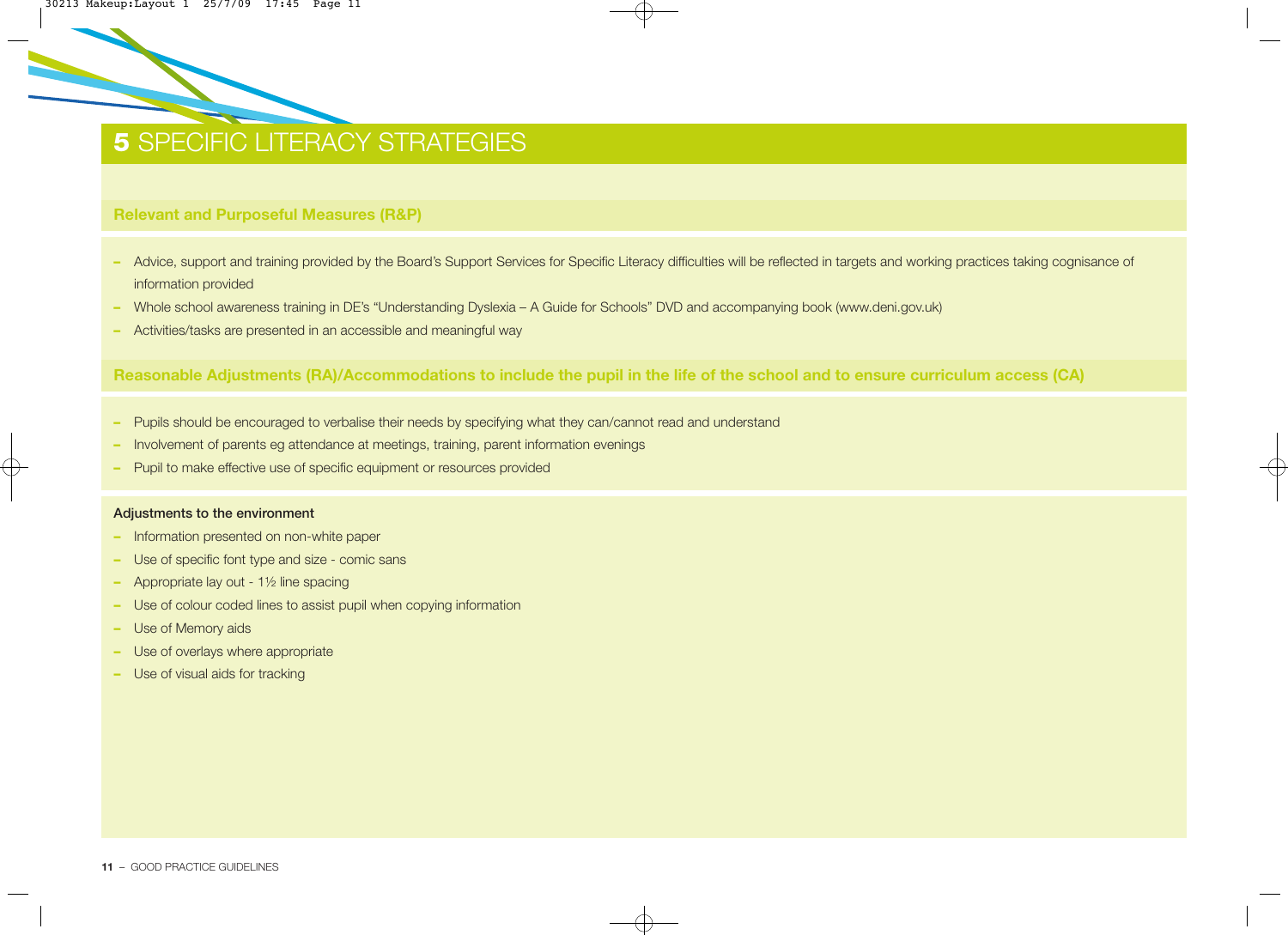#### Pupil access to curriculum and examination materials

- **–** Structured multi-sensory teaching programme
- **–** Be aware of learning styles all lessons should incorporate visual, auditory and kinaesthetic activities
- **–** Keep verbal instructions clear and concise. Speak slowly and distinctly
- **–** Use of individualised worksheets. Encourage pupils and teachers to underline/highlight keywords and phrases
- **–** Show evidence of close contact between external agencies for example Learning Support Services, School Learning Support Teacher
- **–** Shared practice within the school to ensure a structured, cumulative phonic programme is in place. Liaison between Key Stages (1, 2, 3)

#### Adjustments to curriculum materials

- **–** Use of standardised and diagnostic tests to inform target setting/planning
- **–** Use of ICT interactive software eg Lexia (Foundation, Early Stage, Strategies to support older pupils); Nessy; Word Shark 3; Number Shark; Pen friend; Clicker; Writing with Symbols; Text Help - Read & Write Gold
- **–** Books and materials matched to pupil's reading interest/interest level:
	- **-** Book Banding (NASEN Guide)
	- **-** Readability (Microsoft Word)
- **–** Opportunities are provided for a variety of pupil responses eg recording tables, bullet points, haiku, poems, TV reports, model, pictograms, verbal feedback, mind mapping, etc
- **–** Keywords, word banks should be clearly displayed on walls or tables or in subject specific books
- **–** Resources should be clearly labelled with picture (visual) aids
- **–** Visual timetables on desk for individual pupil
- **–** Every class teacher should have a 'dyslexia friendly tool box' magnetic letters, ICT software, electronic spellers, literacy games, 'good box' of resources (word mats, white boards, coloured filters, alphabet on the wall etc)
- **–** Realistic targets to ensure success
- **–** Reduce information and highlight important facts
- **–** Encourage cursive handwriting
- **–** Ensure structured, cumulative multi-sensory phonic and spelling programmes are in place
- **–** Use word walls to support independent writing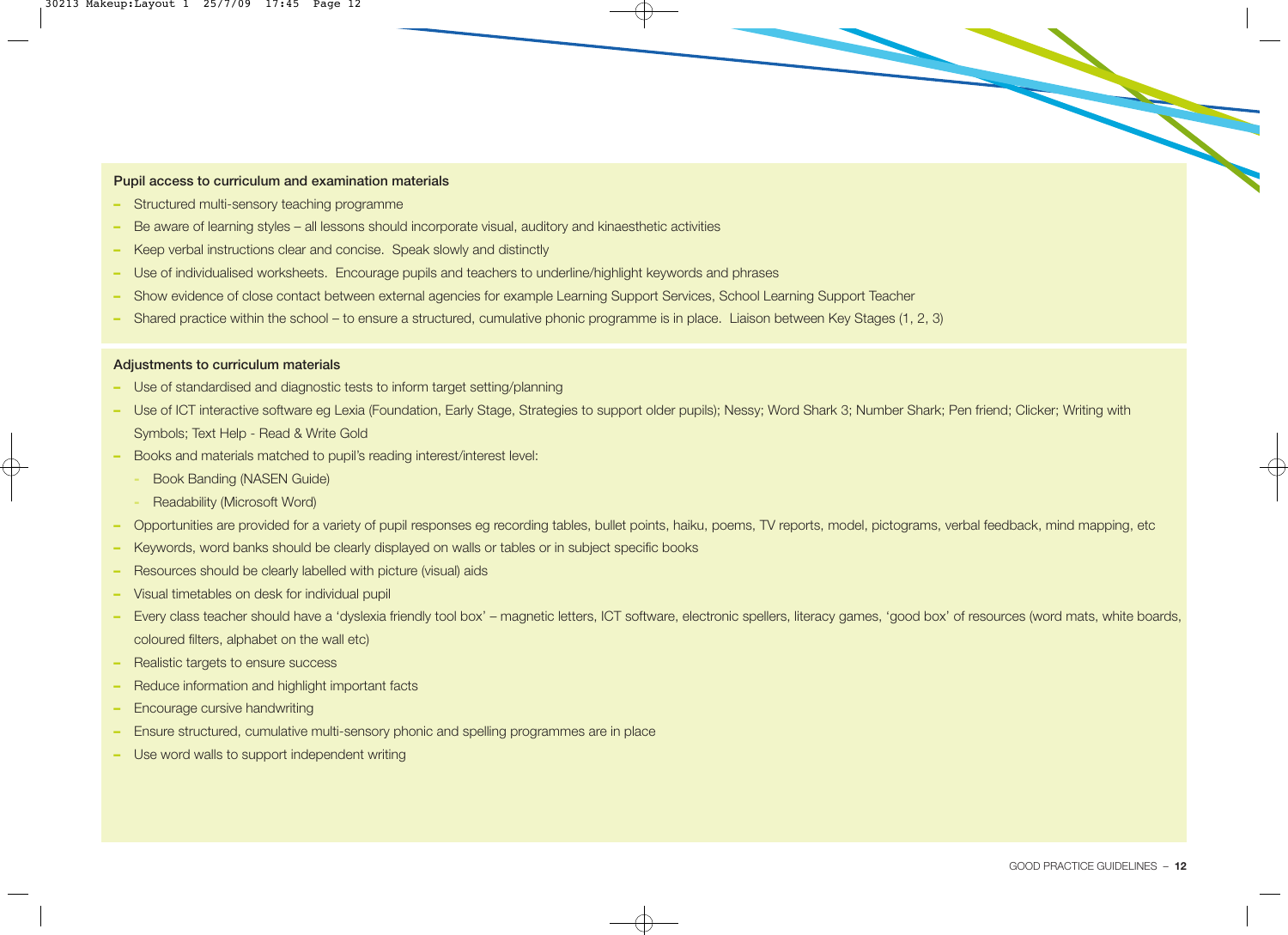#### Accommodation of pupil's production of work

- **–** Use of ICT packages eg Read & Write Gold; Pen friend; Clicker 5
- **–** Extra time to complete tasks/examinations to allow thinking time to process answers
- **–** Extra time for copying from the board leave notes on the board as long as possible. Handouts are more useful than copying for pupils with dyslexia
- **–** Use scaffolding such as writing frames and plans

#### Social factors/relationships

- **–** Classroom procedures and rules are made clear and understood by all pupils and consistently applied across all year groups
- **–** Class is generally on task personally call the pupil by name (discreetly). Ask him to repeat the instruction
- **–** Programme for transition to post primary school implemented liaise with Y7 teacher regarding pupil profile
- **–** Teach organisational skills colour code timetable, books, rooms
- **–** Use/display pictorial aids in the canteen or send the menu home (during the summer) with other school information eg timetable and map of the school
- **–** Marking policy set marking criteria across all year groups
- **–** Acknowledge the pupil's strengths, focus on achievement, encourage outside interests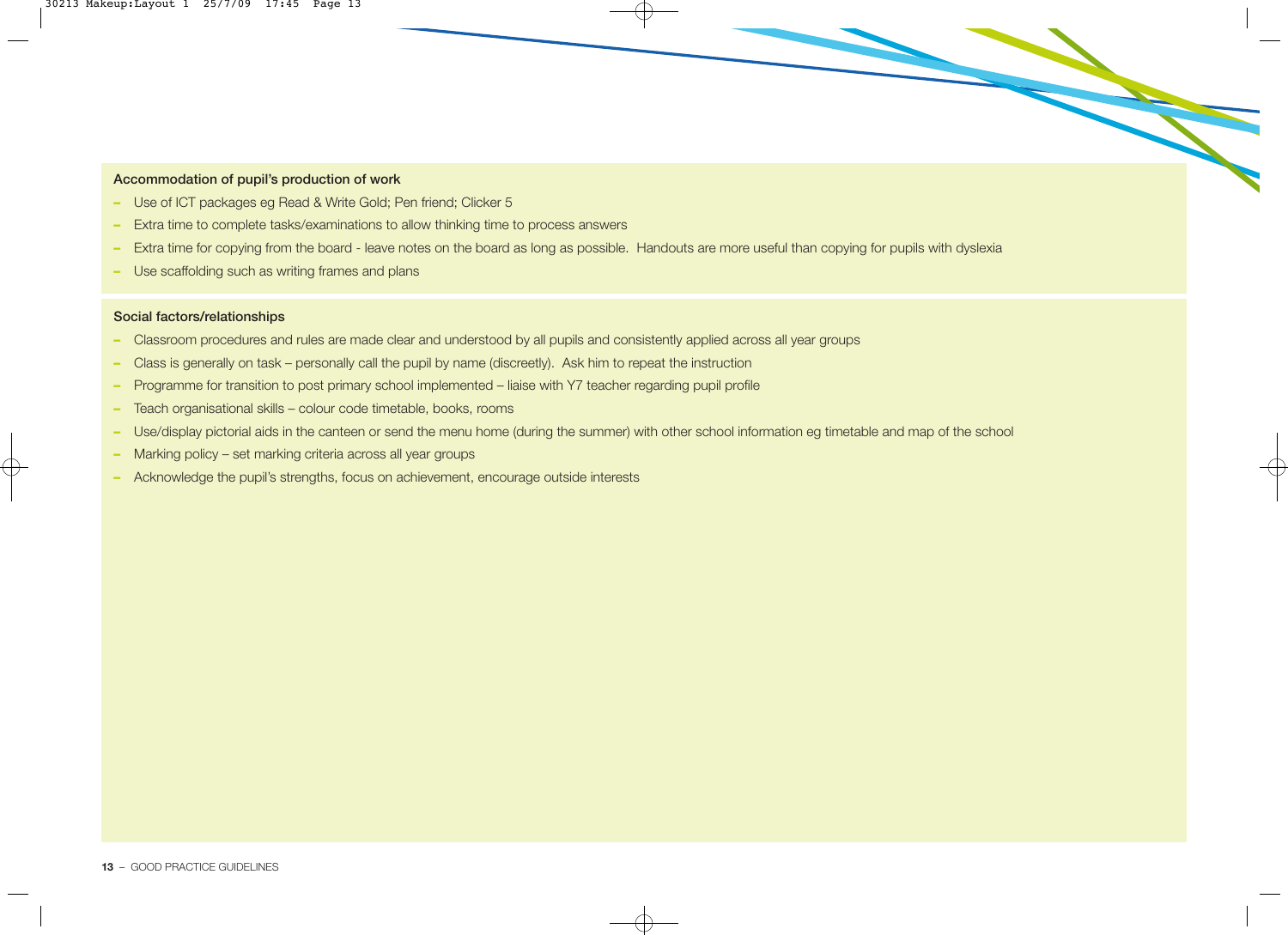### **6** VISUAL IMPAIRMENT STRATEGIES

#### **Relevant and Purposeful Measures (R&P)**

- **–** Advice, support and training provided by the Boards' Support Services for the Visually Impaired will be reflected in targets and working practices
- **–** Take cognisance of medical information provided by appropriate specialists eg Community Paediatricians, Low Vision Clinic, Eye Specialists
- **–** Activities/tasks are presented in an accessible and meaningful way
- **–** School may wish to carry out a risk assessment and develop a risk management plan for a visually impaired pupil

#### **Reasonable Adjustments (RA)/Accommodations to include the pupil in the life of the school and to ensure curriculum access (CA)**

- **–** Pupils should be encouraged to verbalise their needs by specifying what they can/cannot visually access at both near and distant vision level
- **–** Involvement of parents eg attendance at meetings, training, parent information evenings
- **–** Pupil to make effective use of low vision aids/specific equipment or resources provided

#### Adjustments to the environment

- **–** Good lighting is essential either an even light throughout the room or individual lighting
- **–** Avoid glare. Position the pupil away from direct sunlight and adjust blinds/curtains accordingly
- **–** Seat the pupil with a Visual Impairment (VI) near to the main teaching activity ie whiteboard, computer, demonstration in science lesson etc whilst taking into account their specific visual needs
- **–** Keep passage ways in classrooms and corridors free of clutter
- **–** Maximum contrast is important when presenting resources/information
- **–** Resources/equipment organised, labelled and easily accessible to the pupil with a VI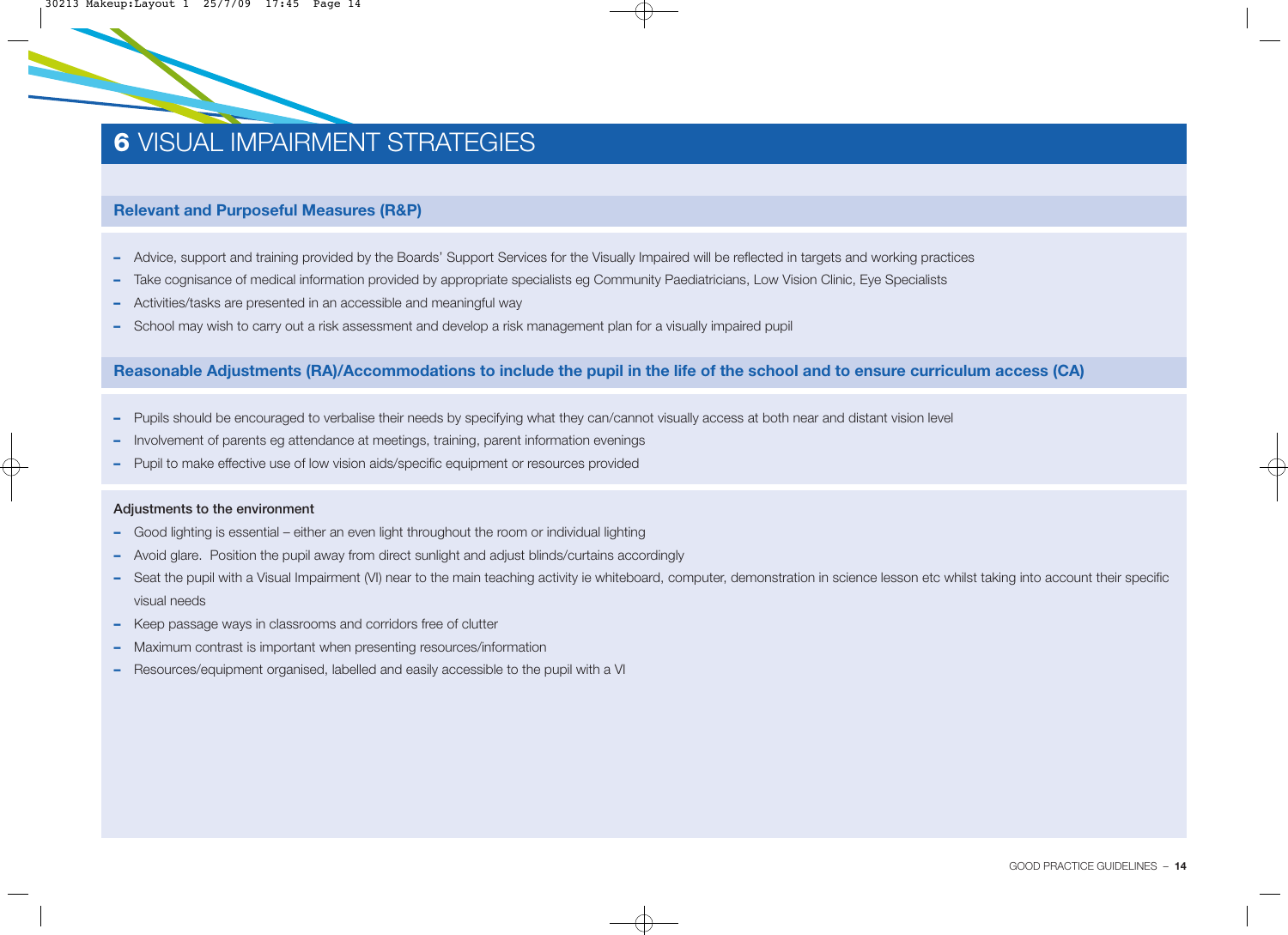#### Pupil access to curriculum and examination materials

- **–** Appropriate modification of learning materials presented both at near and distance vision levels eg enlargements/individual written copy of work presented at a distance accompanied by verbal reinforcement of this information
- **–** Use of large print dictionaries/atlas, talking calculator, heavy lined paper, high contrast rulers and other resources as recommended by Vision Support Teacher
- **–** Examination concessions, both internal and external, eg extra time, modified/enlarged print papers, reader, etc
- **–** Alternative methods of recording information in the classroom and for homework eg audio

#### Adjustments to curriculum materials

- **–** Information should be available in alternative formats eg e-books, audio format, large print books. School should check with the publisher as well as adapting materials in-house
- **–** Schools should be proactive and ensure that adapted material is available when the pupil needs it
- **–** Pupils should not be required to complete the same volume of work as their peers. At times it may be appropriate to reduce the quantity of work whilst still fulfilling the objective of the lesson
- **–** Employ text formatting strategies eg Font type Arial, Font size 14 point, etc
- **–** Utilise "Accessibility Options" on computer to enable pupil to individualise settings eg changing cursor size, size of icons, contrast/backgrounds, where possible
- **–** Provide opportunities for pupil to develop touch typing skills using recommended software
- **–** Provide individual copy of text book/information
- **–** Use contrast when presenting material eg black marker on whiteboard, good quality photocopying, etc
- **–** Isolate the relevant section of maps/diagrams required to complete task in order to reduce the amount of information to be viewed/scanned
- **–** Information should be presented in a structured/non cluttered format
- **–** Use real objects and practical experiences to reinforce new concepts
- **–** Provide information in advance of lesson so that the pupil has an opportunity to become familiar with the content
- **–** Give additional time/guidance for completion of all written/reading activities
- **–** Sympathetic marking practices eg credit given for measuring to an appropriate degree of accuracy
- **–** Careful positioning of the pupil in class is important to enable him/her to maximise non-verbal cues/gestures/facial expressions/demonstrations by the teacher
- **–** Address pupil by name before asking him a question
- **–** Classroom resources should be clearly labelled and positioned so that the pupil can access them safely and independently
- **–** Pupils and parents need to be made aware of safety issues relevant to subject areas eg Science/HE/TD. Some activities may require a risk assessment and risk management plan
- **–** Make activities inclusive for all pupils
- **–** Information in classrooms/corridors/notice boards should be displayed in an accessible format and position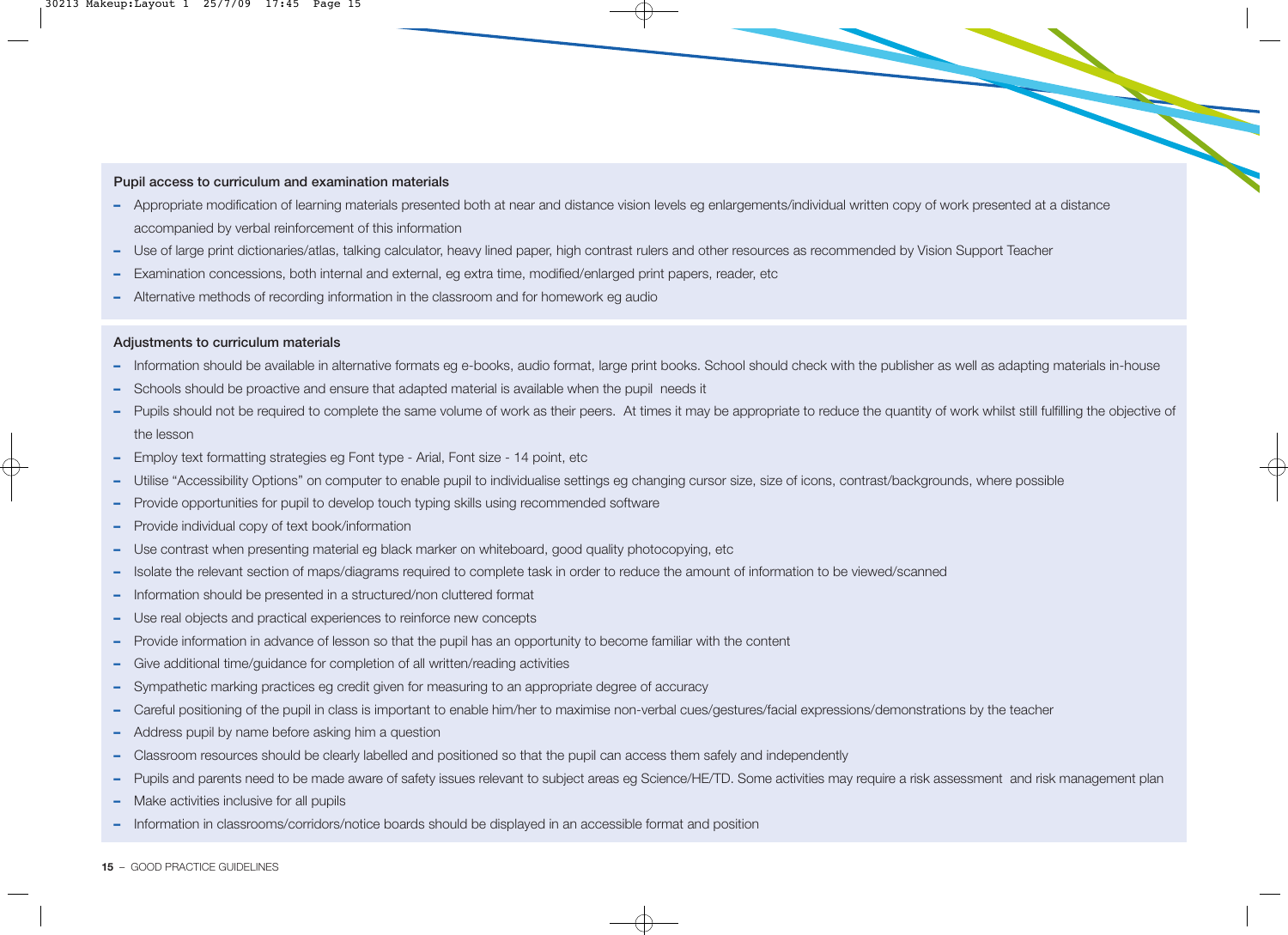#### Accommodation of pupil's production of work

- **–** Employ a variety of methods for recording information eg class computer, dictaphone, diagram, mind map, etc
- **–** Use of heavy lined paper, dark leaded pencils/black ink pens
- **–** Use of a scribe in class where appropriate
- **–** Extra time to complete tasks/examinations
- **–** Reduce quantity of information required

#### Social factors/relationships

**–** Peer awareness of pupil's disability and associated needs (as appropriate and in agreement with the pupil/parents)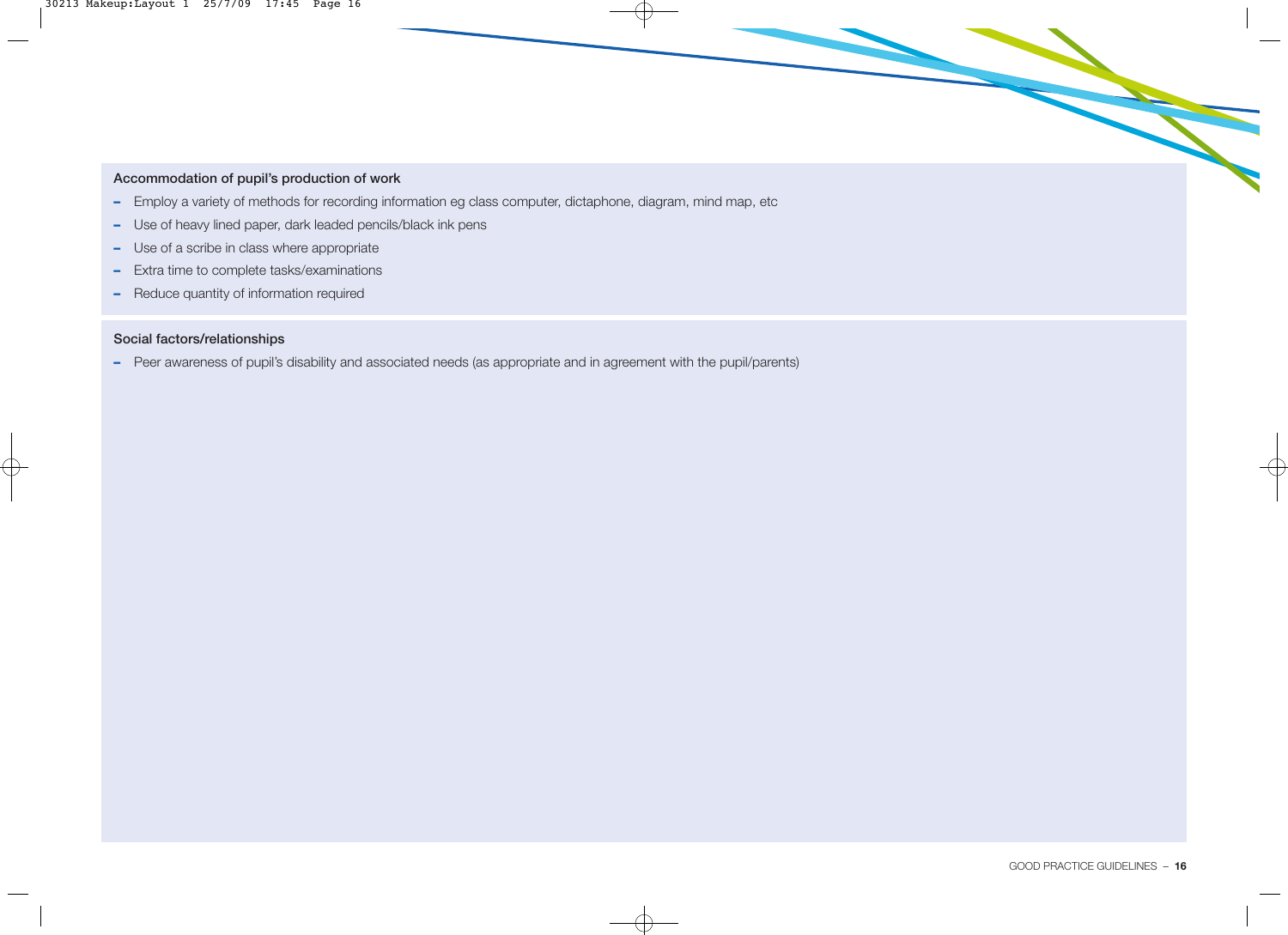### **7** HEARING IMPAIRMENT STRATEGIES

#### **Relevant and Purposeful Measures (R&P)**

- **–** Teaching, advice, support and training as appropriate provided by the Boards' Support Services for the Hearing Impaired will be reflected in targets and working practices, taking cognisance of medical information provided by appropriate specialists eg Community Paediatricians, ENT Consultants and Audiologists
- **–** Activities/tasks presented in an accessible and meaningful way
- **–** Obtain training from Specialist Teachers of the Deaf

#### **Reasonable Adjustments (RA)/Accommodations to include the pupil in the life of the school and to ensure curriculum access (CA)**

- **–** Hearing impaired pupils will have immature and delayed language relative to the severity of their hearing loss. Access to the curriculum will be difficult and will require considerable differentiation
- **–** The older pupil should be encouraged to indicate his needs by specifying when he cannot hear/understand what has been said
- **–** Involvement of parents eg attendance at meetings, training, parent information evenings
- **–** Pupil to make effective use of any amplification provided

#### Adjustments to the environment

- **–** The pupil should be seated at a comfortable distance (approx 1-2 metres) from the teaching position. The teacher should face him to provide the best listening and lip-reading conditions
- **–** The teacher should avoid positioning with his back to a window ie the pupil will be looking towards the light and the speaker's face will be in the shadow, preventing lip-reading
- **–** The pupil should sit where he has the best view of the teacher and class peers (to facilitate lip-reading). This is usually on the window side of the room
- **–** Seat pupil away from sources of background noise; eg heaters, computers, overhead projectors, busy sinks or cupboards etc
- **–** Ensure table and chair legs have rubber feet to minimise classroom noise levels
- **–** Close windows and doors to minimise external noise
- **–** If appropriate, locate pupil in classroom away from noisy areas eg gym, canteen, playground, etc
- **–** Use carpeted, soft areas when possible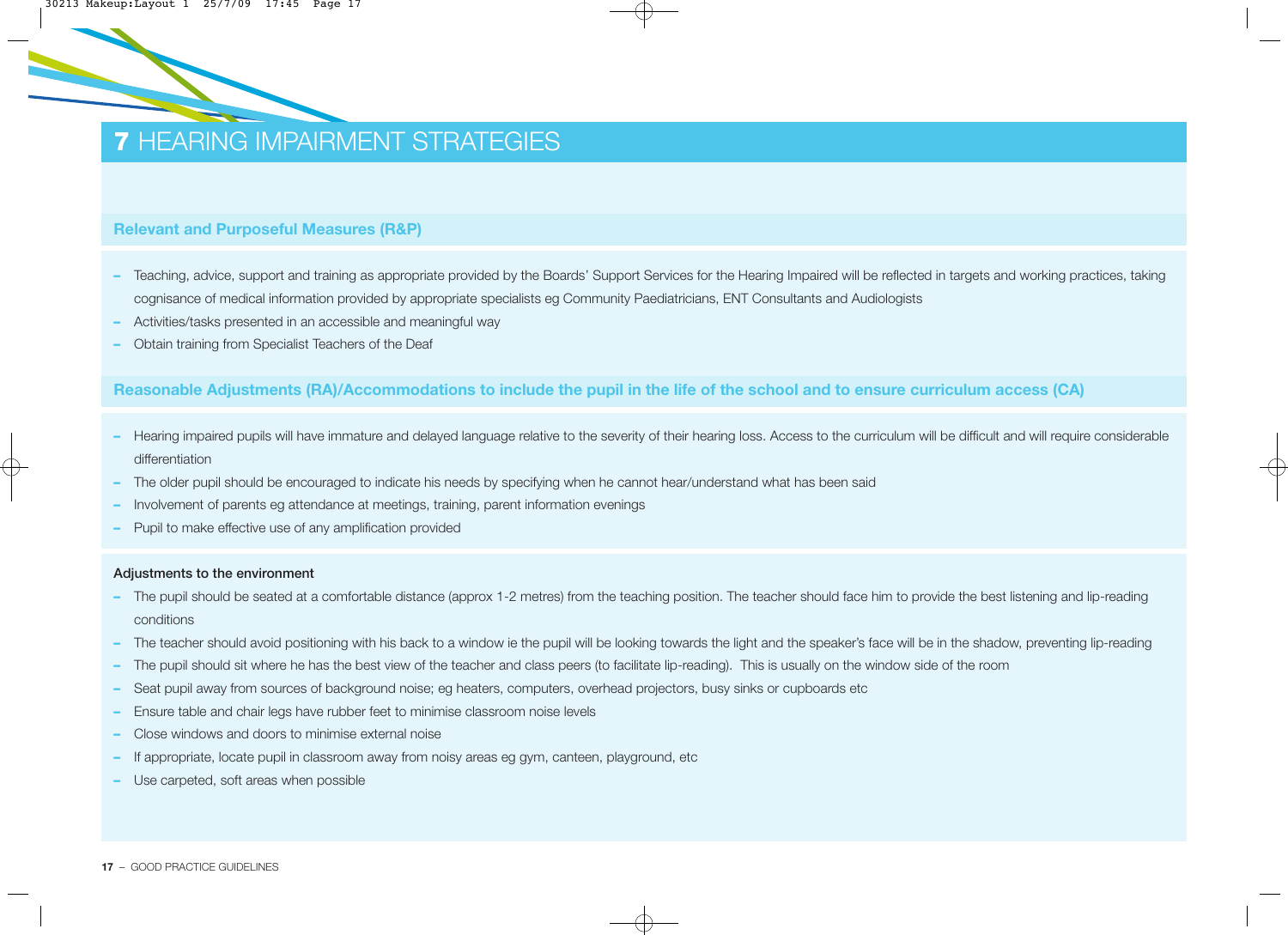- **–** The pupil will find it difficult to lip-read and follow a teacher in many situations. Teachers should avoid teaching/speaking to the pupil:
	- **-** while writing on a blackboard/whiteboard, etc
	- **-** when bending over another pupil or equipment
	- **-** when reading from a book which partially obscures the face
	- **-** while operating apparatus
	- **-** while walking around
	- **-** when the pupil is not facing the speaker
	- **-** while positioned too far away from the pupil
- **–** Remember a deaf child cannot lip-read and write at the same time, therefore he cannot take dictated work
- **–** As good lighting is essential it is normally advisable to position the pupil with his back to the window. Adjust blinds/curtains to avoid glare. The pupil may need to lip-read and use other visual clues to assist curriculum access

#### Pupil access to curriculum and examination materials

- **–** The teacher should speak clearly, not shouting but using normal speed, rhythm and intonation, as these are important for comprehension. Lip movements should not be exaggerated
- **–** Present material and instructions in a clear, logical sequence. Avoid long, complex sentences by breaking down instructions into shorter chunks of information. Where possible, use visual aids
- **–** Ensure the level of language used is appropriate for the hearing impaired pupil
- **–** Allow extra time for listening, thinking and responding
- **–** Take opportunities to extend the child's language
- **–** Emphasise key words in any sentence and use appropriate non-verbal communication to support understanding
- **–** Do not assume that a hearing impaired child will understand what he is able to read. Check comprehension through discussion and sensitive questioning
- **–** A hearing impaired pupil may have difficulty in expressing himself in written language. Be sensitive to the pupil's use of immature structures
- **–** You may need to repeat pupil answers, useful contributions from the class or your own instructions. If a repeat is not successful, rephrase what you have said. Present things visually when possible. The pupil would need to be able to see his class peers. Ensure that only one person speaks at a time
- **–** TV programmes or DVDs and also CDs/tape recordings generally have a high level of background commentary. To allow the pupil to access what is being said, outline the contents and draw attention to important features in advance of showing/listening
- **–** Check that the pupil has understood instructions or information (especially if given in large group situations such as assembly). Ensure homework requirements are fully noted (preferably written in his homework diary)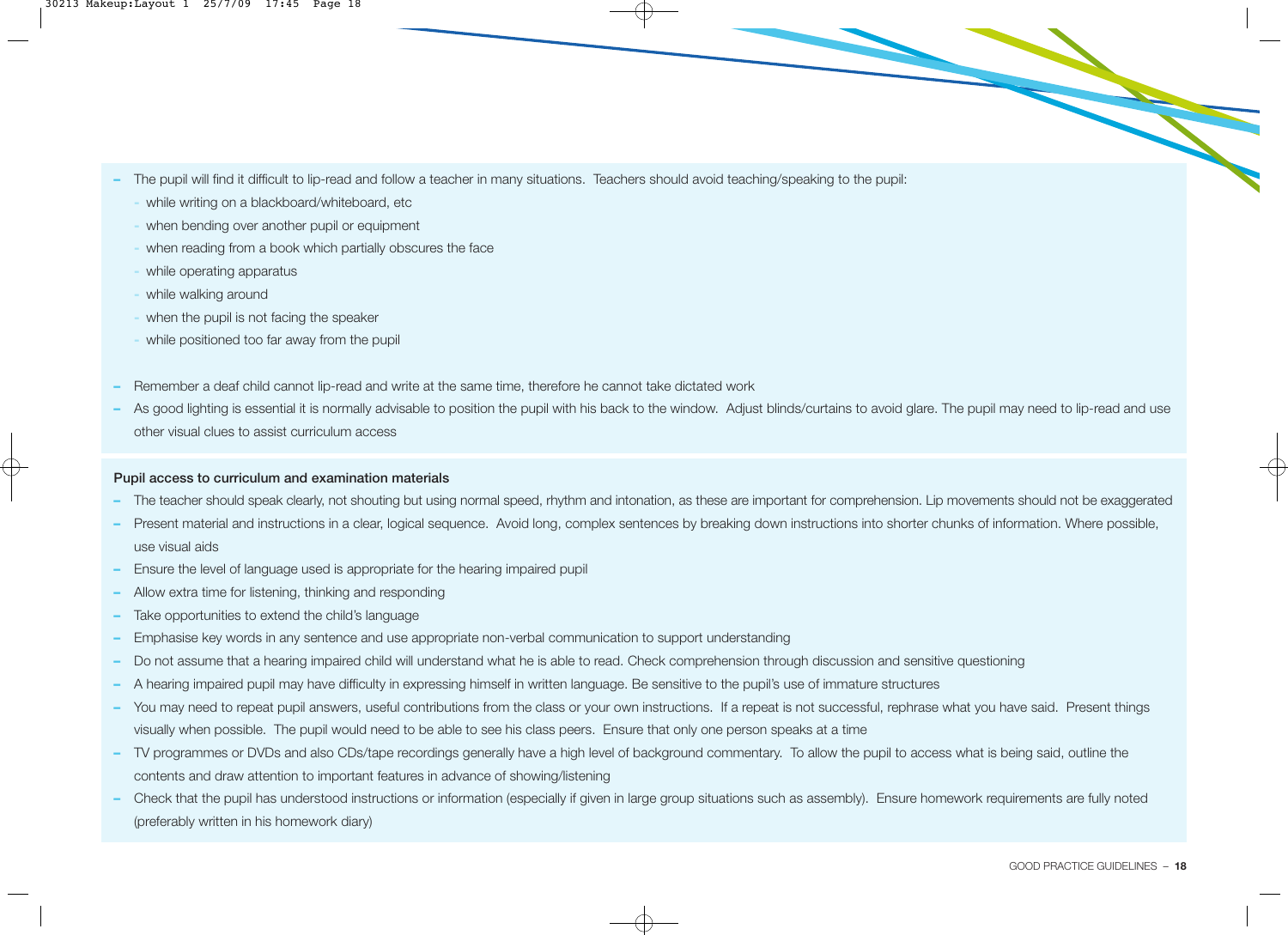- **–** It may be helpful to seat the pupil beside a sensitive companion. This friend can keep the pupil alerted to changes in topic, place in book, teacher gaining the group/class attention, etc
- **–** Appropriate modification of learning materials
- **–** Examination concessions, both internal and external eg extra time, modified papers, reader, etc
- **–** Alternative (to audio) methods of presenting information eg live speaker for lip-reading, use of flash cards, etc

#### Adjustments to curriculum materials

- **–** Information should be available in visual format
- Pupils should not be required to complete the same volume of work as their peers. At times it may be appropriate to reduce the quantity of work whilst still fulfilling the objective of the lesson
- **–** Information should be presented in a sequenced, structured format
- **–** Use real objects and practical experiences to reinforce new concepts
- **–** Provide information in advance of the lesson so that pupils have an opportunity to become familiar with the content
- **–** Give additional time/guidance for completion of all written/reading/listening activities
- **–** Careful positioning of the pupil in class is important to enable him to maximise non-verbal cues/gestures/facial expressions/demonstrations by the teacher
- **–** Address pupil by name to gain attention before asking him a question/giving information
- **–** Pupils need to be made aware of safety issues relevant to subject areas eg Science/HE/TD
- **–** Make activities inclusive for all pupils

#### Accommodation of pupil's production of work

- **–** Employ a variety of methods for recording information eg class computer, diagram, mind map, etc
- **–** Use of scribe
- **–** Extra time to complete tasks/examinations
- **–** Reduce quantity of information required
- **–** Allow the pupil extra time to take notes as it may be very difficult for the pupil to listen and take notes at the same time as lip-reading is used
- **–** Be sensitive to the pupil's difficulty to access all speech sounds (spelling, word attack skills)

#### Social factors/relationships

**–** Peer awareness of pupil's disability and associated needs (as appropriate and in agreement with the pupil/parents). Encourage peer interaction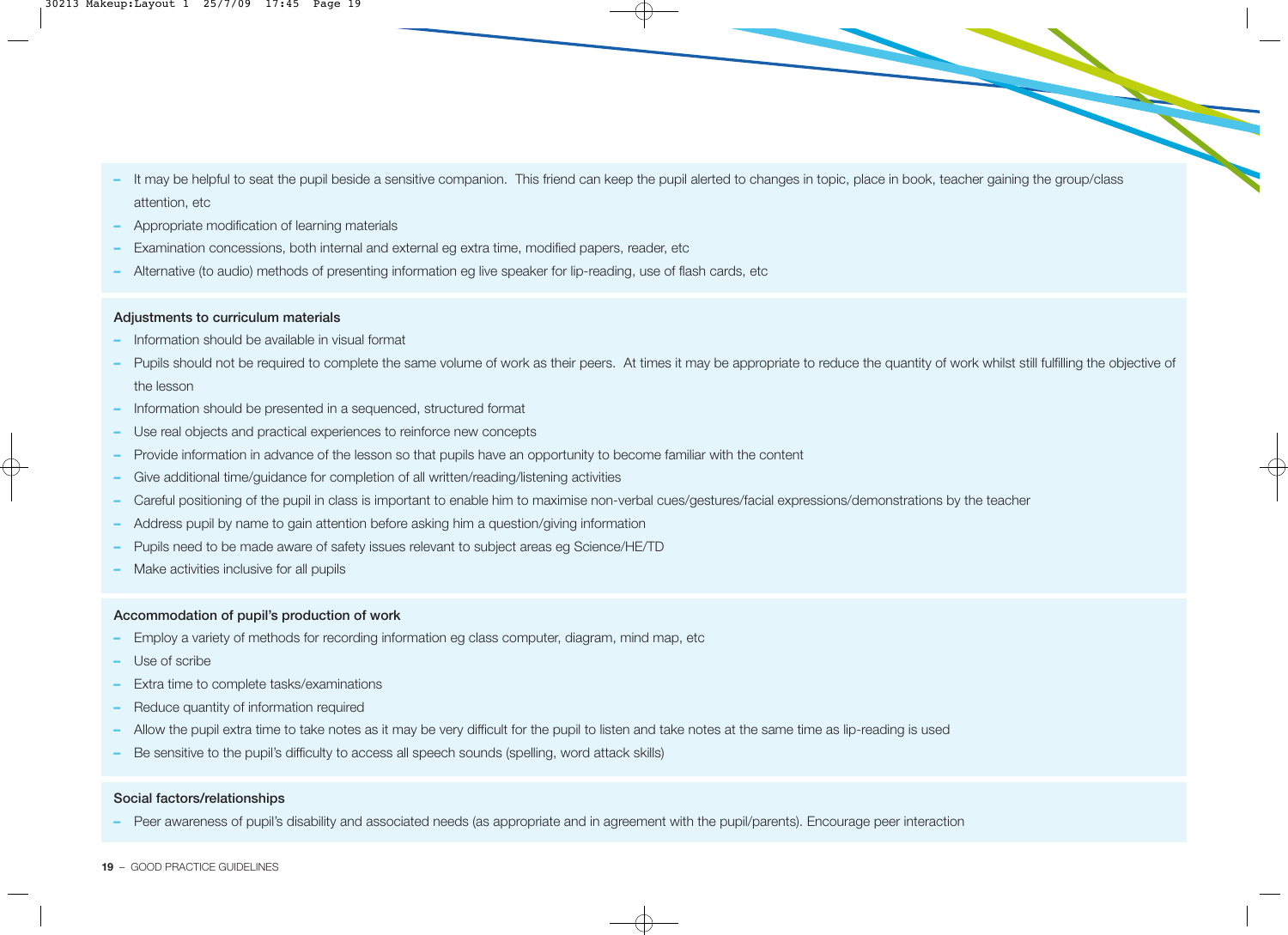

#### **Relevant and Purposeful Measures (R&P)**

- **–** The statutory range of pastoral policies in all schools encourages the promotion of positive behaviour management strategies and preventative strategies. Policies include; Behaviour Management Policy, Anti-bullying Policy, Safe Handling Policy (Risk Assessment/Management), Special Needs Policy, Pupil Protection Policy and Suspensions and Expulsion Policy/Procedures
- **–** All school practices and procedures regarding behaviour management strategies must be communicated to all relevant school staff, parents, pupils and young people
- **–** The Boards' Behaviour Support Teams and Educational Psychology Services are available to support capacity building within schools and advise in individual circumstances

The creation and maintenance of positive behaviour management within the class is a pre-requisite to effective learning and teaching for all pupils and will benefit and support pupils with SEBD. Research has found that strategies employed and reported as effective by teachers are reflected in the categories of organisation, teacher skills, rules, rewards and consequences, routines and curriculum delivery. Additional adjustments may need to be made for the pupil with SEBD and for the purpose of these guidelines some suggestions have been included. Additional relevant strategies can also be found in the DE publication 'ADHD – A Practical Guide for Schools'. http://www.deni.gov.uk/adhd - a practical quide for schools.pdf

It is recommended that these guidelines are carried out in conjunction with the individual school Positive Behaviour Management Policy.

#### **Reasonable Adjustments (RA)/Accommodations to include the pupil in the life of the school and to ensure curriculum access (CA)**

- **–** Pupils should be encouraged to communicate their needs
- **–** Involvement of parents eg attendance at meetings, training, parent information evenings
- **–** Pupil to make effective use of specific equipment or resources provided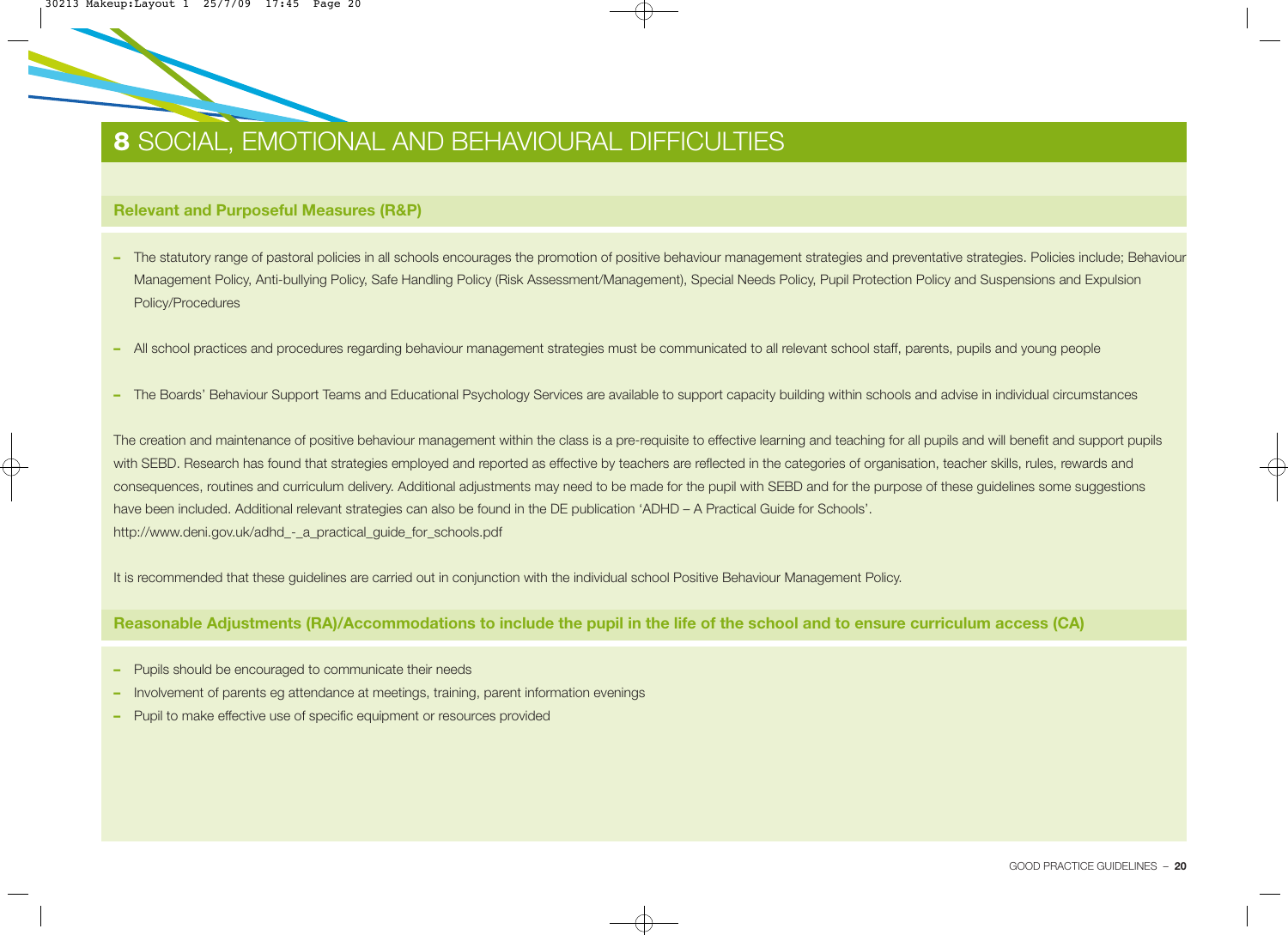#### Adjustments to the environment

The learning environment should have established supportive routines and should be:

- **–** safe, caring and positive
- **–** an environment of mutual respect
- **–** neat, clean and orderly
- **–** a 'No Put-down Zone'
- **–** comfortable, inviting and stimulating
- **–** organised so there is ease of access to resources and materials
- **–** one that has a clear system for providing equipment for those pupils who do not bring, pencils, rulers, etc
- **–** an environment that has appropriate storage of each pupil's belongings
- **–** one that provides a quiet area for SEBD pupils to use when required
- **–** an environment with appropriate temperature, ventilation and adequate lighting
- **–** one that allows the pupil with SEBD to have ease of movement in the room to access resources without disrupting the learning of others
- **–** Help the pupil with SEBD feel an active participant in adhering to the agreed classroom rules. It may be useful to display the pupil's photograph beside a desired classroom rule
- **–** Consider the use of a Noiseometer to control noise levels
- **–** Encourage pupils to develop ownership of the classroom and to care for their environment.
- **–** Have an organised seating plan and a layout that is flexible for appropriate delivery of different activities. Pupils' seating arrangements should reflect social relationships
- **–** Have a layout that allows pupils to hear and see the teacher and vice versa

#### Pupil access to curriculum and examination materials

A pupil with SEBD may benefit from the following:

- **–** While there may be a visual timetable on display in the classroom the pupil with SEBD may benefit from an individual timetable/schedule/Now & Then Board on their desk
- **–** Bubble time (IOU 1 minute cards)
- **–** Token system eg 3 tokens given during whole class talking and listening time
- **–** The use of additional responsibilities/special privileges
- **–** Traffic lights (where orange is an opportunity for the pupil to use 3 or 4 pre-agreed strategies to help them get back to green)
- **–** Feeling fans/meet, greet and gauge each morning
- **–** Give choices limited
- **–** Reminder of consequences and pre-agreed strategies they can use to de-escalate eg listening to music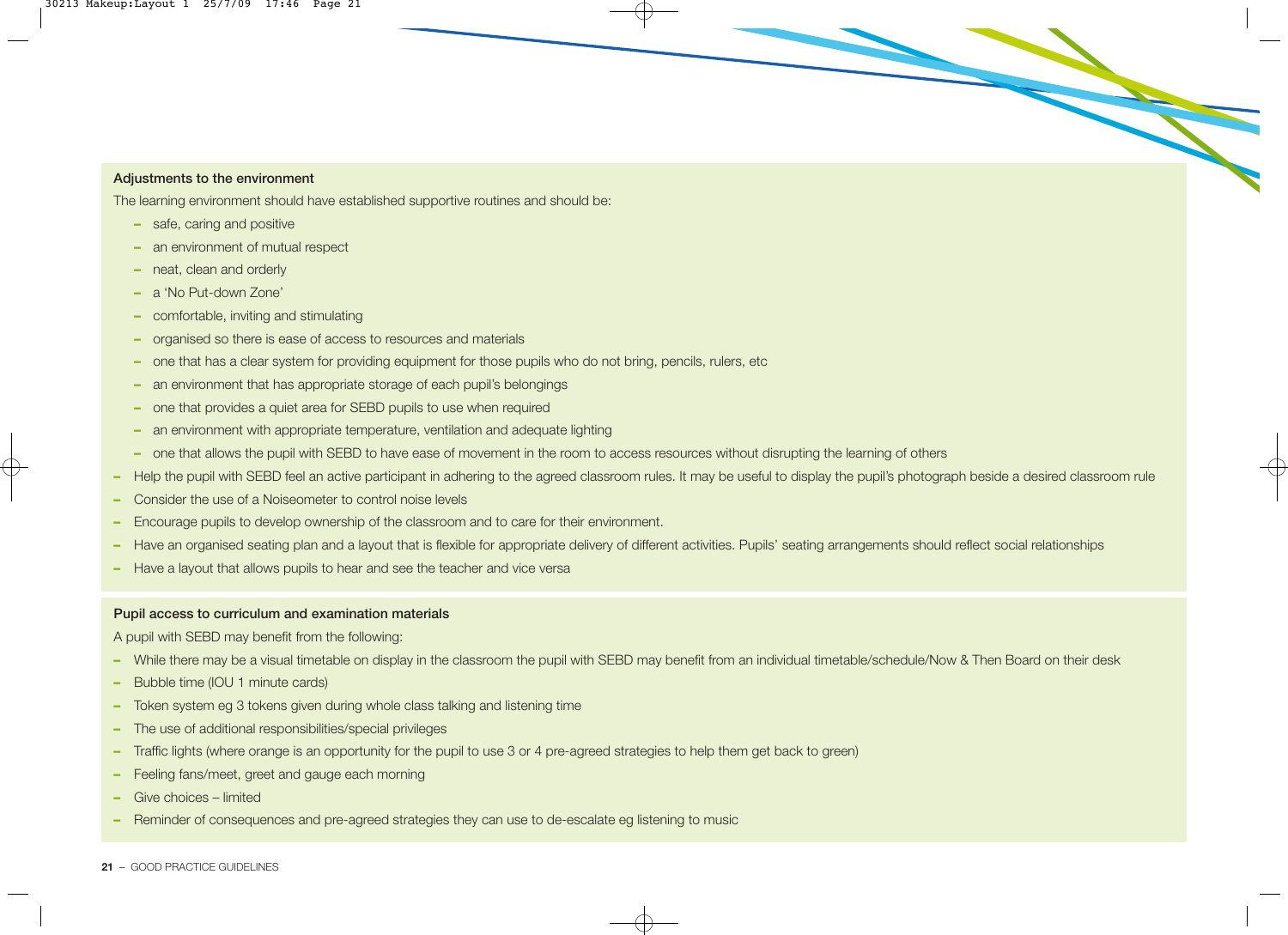- **–** Thinking zone/chill out chair
- **–** Consistent weekly timetable visually displayed near the pupil's desk
- **–** Golden time
- **–** Friendship tree
- **–** Golden moments box/book
- **–** VIP dining
- **–** Positive home/school diary good news book
- **–** Celebrate the pupil's work through displays and publications
- **–** Establish with the pupils a classroom behaviour plan with clear expectations of pupil behaviour
- **–** Have agreed rules, rewards and consequences that should be understood by pupils and clearly displayed
- **–** Display rules that should be few in number, clearly phrased and positively framed
- **–** Ensure behaviour is taught on how to meet the rules
- **–** Establish and apply consistently and fairly the agreed rewards and consequences as supported by the individual school Positive Behaviour Management Policy
- **–** Ensure rewards and consequences are structured and within a clear hierarchy
- **–** Ensure consequences are never harmful nor humiliating
- **–** Ensure that the incentives are valued by the pupils
- **–** Ensure the reward system is regularly referred to and reinforced

#### Adjustments to curriculum materials

- **–** Promote lessons that are well prepared challenging, engaging, motivating, progressive and accommodating the individual needs of pupils
- **–** Arrange timetables to best effect, aimed at minimising disruption
- **–** Include opportunities to teach and model conflict resolution skills
- **–** Provide opportunities for relationship and self-esteem building activities
- **–** Have a balance and range of teaching strategies and activities eg whole group, small group, pairs, individual, practical, etc
- **–** Ensure pupils have appropriate time to complete a task
- **–** Use a balance of questioning techniques
- **–** Use a range of teaching strategies and resources that promote different learning styles and multiple intelligences
- **–** Employ self-monitoring and self-assessment techniques
- **–** Provide pupils with positive and constructive feedback that promotes assessment for learning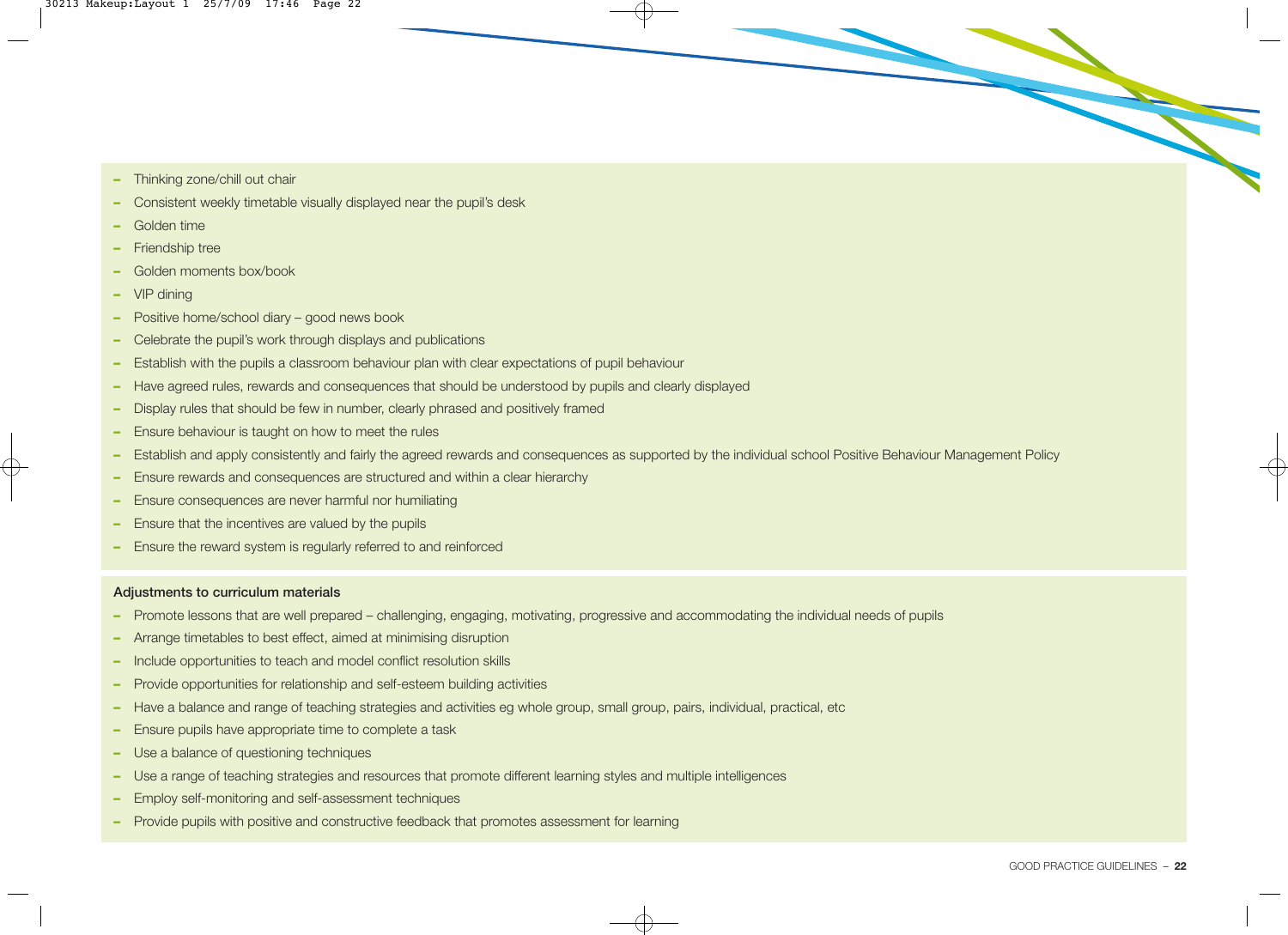- **–** Promote pupil involvement at all stages of planning, implementation and review
- **–** Inform parents of curriculum developments and their pupil's progress
- **–** Ensure IEP targets are specific to the pupil's needs and address the concerning behaviours. Targets should take cognisance of recommendations from other professionalsinvolved with the pupil
- **–** Ensure there is a system of record keeping in place to measure the pupil's progress:
	- **-** teacher record keeping system
	- **-** pupil individual reward system eg reward chart/daily record book
	- **-** parental awareness of pupil reward system
	- This needs to be shared with the pupil in a creative and motivating way at an appropriate cognitive level
- **–** Ensure the pupil experiences success focus on limited achievable targets in line with those identified on the IEP eg for a KS1 pupil one target may be sufficient at a time
- **–** Be realistic in your expectations of achievement ie the target may not be consistently achieved throughout the whole school day or if any change occurs
- **–** Negotiate targets and strategies with the pupil and share with all relevant stakeholders. Ensure there is a review date planned when targets are being shared so the pupil is aware their achievements will be recognised and celebrated by all.
- **–** The likelihood of achieving success with the agreed targets will be heightened when the agreed strategies are applied consistently by all for the duration of a realistic time span of, for example, 6 weeks. Allow flexibility for change in circumstances eg illness/change in family circumstances/change in school personnel.

#### Accommodation of pupil's production of work

A pupil with SEBD may benefit from the following:

- **–** A Task Board
- **–** The use of a timer to help stay on task
- **–** Additional acknowledgement of appropriate desired behaviour both verbal and non-verbal
- **–** Visual prompt cards
- **–** Colour coding systems eg for books
- **–** Work station
- **–** In/Out Box
- **–** Buddy system
- **–** Target charts
- **–** Social stories
- **–** Encouragement to repeat clear and concise instruction that have been given prior to the task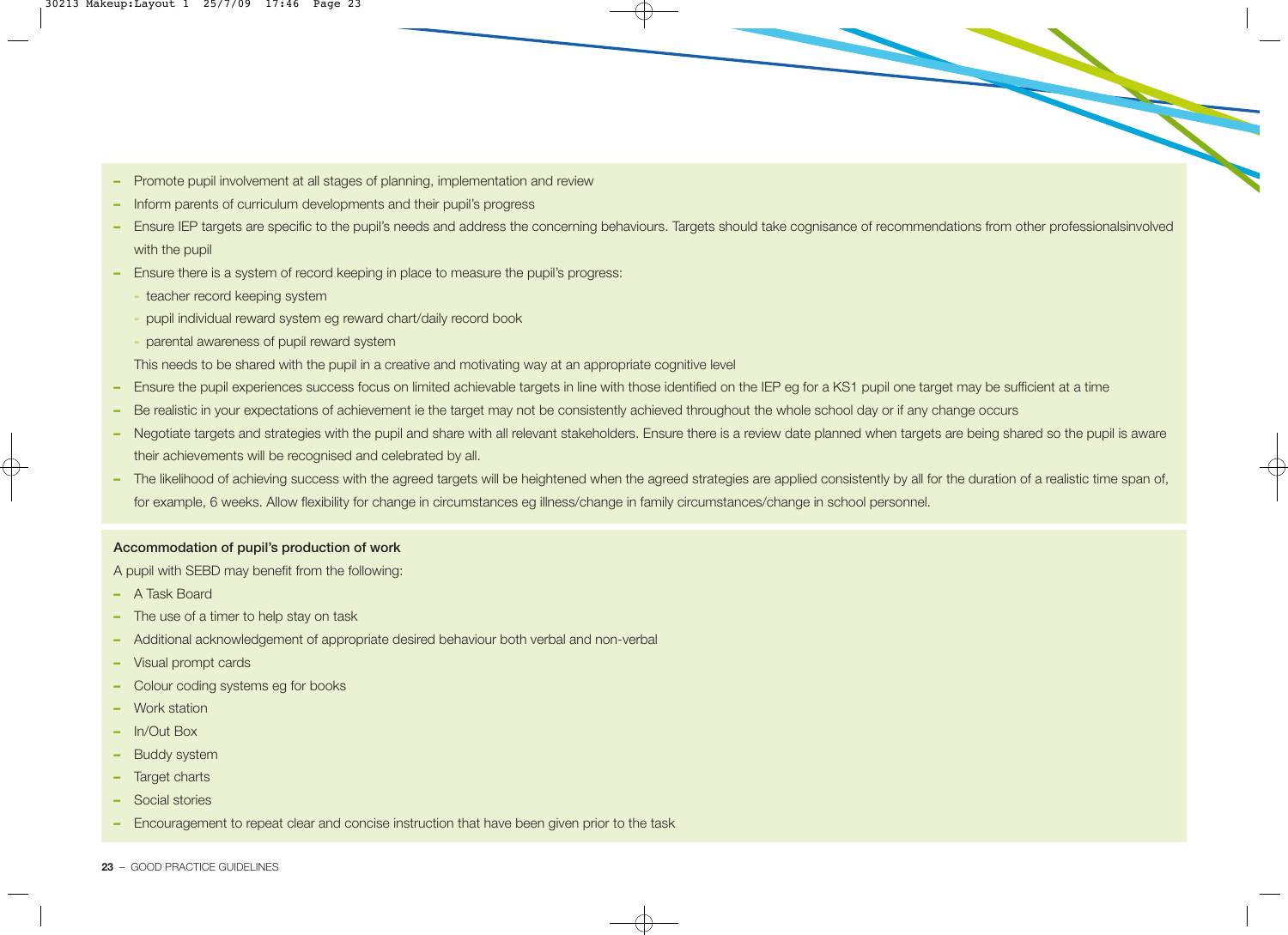- **–** A reminder of IEP target
- **–** Additional take-up time to respond
- **–** Individual reward systems
- **–** Time warnings eg so the pupil knows the task is about to end
- **–** Shorter work periods interspersed with practical activities/brain breaks

#### Social factors/relationships

- **–** Ensure that pupils feel they are known and valued members of the class and school community eg 'pupil of the day'
- **–** Develop pupil's self-esteem through their approach to curriculum delivery
- **–** Give clear, concise and coherent instructions
- **–** Promote team-building activities that develop the cohesive bonding of the class
- **–** Provide positive reinforcement at every available opportunity and acknowledge progress no matter how small
- **–** Actively listen to pupils and be aware of what motivates them
- **–** Show trust in the pupils and give them responsibilities
- **–** Encourage pupils to participate in decision making (where appropriate)
- **–** Recognise and acknowledge individual pupil achievements eg positive reinforcement certificates, awards, tally chart, etc
- **–** Ensure that pupils have a record of their progress and achievement
- **–** Name and acknowledge appropriate desired behaviour
- **–** Ensure peer support is used when appropriate
- **–** Utilise adult support in an appropriate way to support the pupil
- **–** Model positive behaviour management practice for other adults in the room eg having a positive relationship with the pupils
- **–** Be familiar with and understand the requirements of pupils with SEBD
- **–** Offer the pupil a dignified way out of conflict
- **–** Give pupils regular feedback on how they are progressing
- **–** Be reflective and actively seek support and training to up-skill in areas such as assertive discipline
- **–** Consider in advance difficult to manage behaviour that may be encounted and plan professional responses eg contribute to Risk Assessments and Risk Management Plans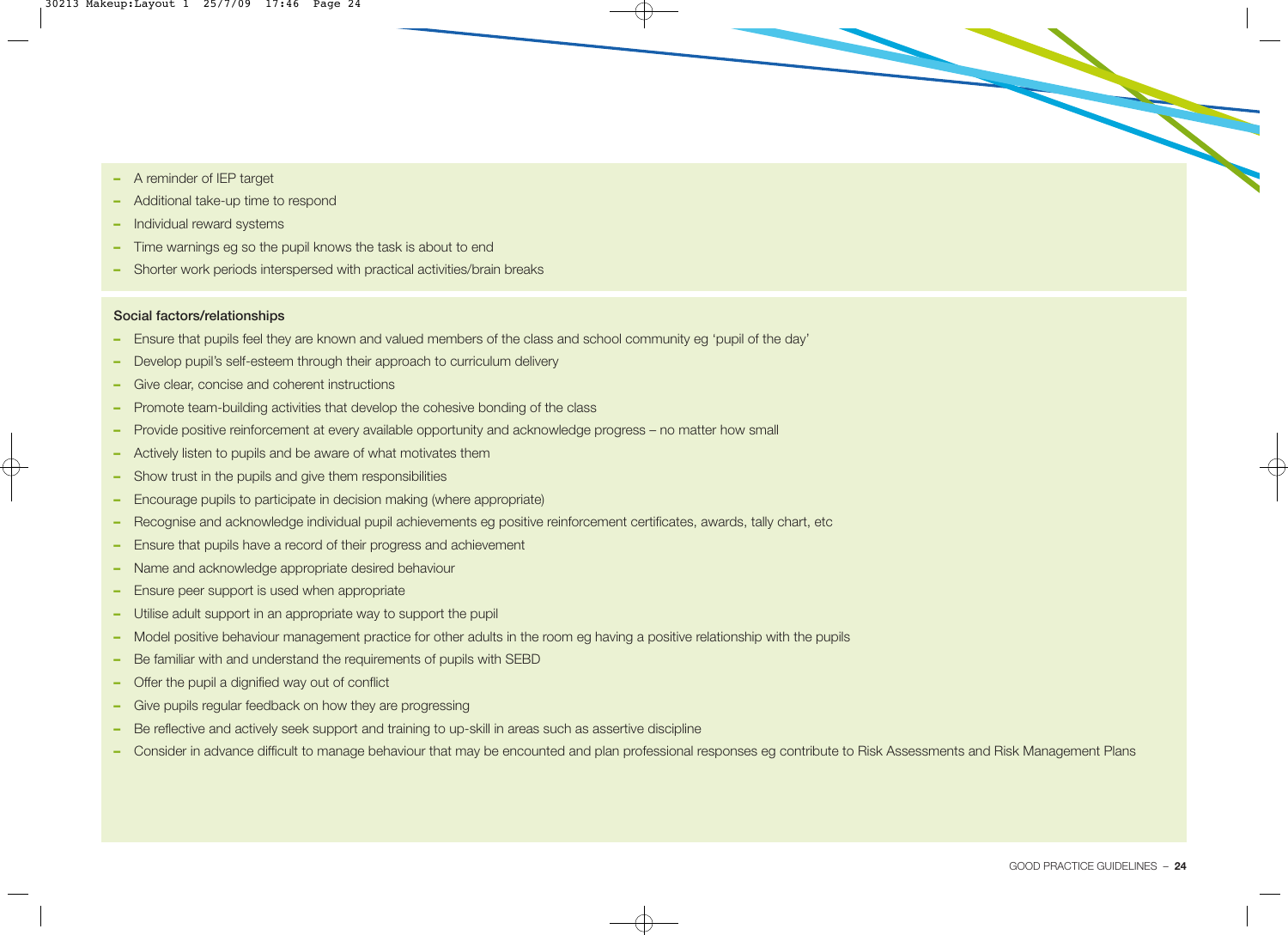## **9** APPENDIX 1 - Additional Support Materials

| <b>Title</b>                                                                       | <b>Date Published</b> | <b>Web Address</b>                                                |
|------------------------------------------------------------------------------------|-----------------------|-------------------------------------------------------------------|
| Supporting Pupils with Medication Needs                                            | March 2008            | www.deni.gov.uk/support_with_medical_needs.pdf                    |
| Standards and Guidance for Promoting Collaborative Working to Support              | April 2007            | www.deni.gov.uk/collaborative_working_document.pdf                |
| <b>Children with Special Needs</b>                                                 |                       |                                                                   |
| Report of the Transitions Inter-Departmental Working Group                         | February 2006         | www.deni.gov.uk/transitions.pdf                                   |
| Supplement to the Code of Practice on the Identification and Assessment            | September 2005        | www.deni.gov.uk/supplement.pdf                                    |
| of Special Educational Needs                                                       |                       |                                                                   |
| Guidance for Schools - Recording Children with Special Educational Needs           | September 2005        | www.deni.gov.uk/sen_categories.pdf                                |
| Evaluating Provision for Autistic Spectrum Disorders in Schools                    | September 2005        | www.etini.gov.uk/autistic_spectrum_disorders.pdf                  |
| Developing a Dyslexia - Friendly Learning Environment                              | August 2005           | www.deni.gov.uk/dyslexia_friendly_doc.pdf                         |
| Understanding Dyslexia Challenges and Opportunities video CD Rom                   | September 2004        | N/A                                                               |
| Attention Deficit Hyperactivity Disorder (ADHD) - A Practical Guide for Schools    | August 2004           | www.deni.gov.uk/adhd_-_a_practical_guide_for_schools.pdf          |
| Attention Deficit Hyperactivity Disorder (ADHD) - Your Child with ADHD:            | August 2004           | www.deni.gov.uk/adhd-a_practical_guide_for_parents_and_carers.pdf |
| A Practical Guide for Parents and Carers                                           |                       |                                                                   |
| Deaf Friendly Nurseries and Pre-schools - A guide for people working               | February 2004         | N/A                                                               |
| with deaf children in early education settings                                     |                       |                                                                   |
| Autism - An Introduction (Video)                                                   | <b>June 2003</b>      | N/A                                                               |
| Autistic Spectrum Disorders - A Teacher's Toolkit (CD-Rom)                         | <b>June 2003</b>      | N/A                                                               |
| Autistic Spectrum Disorders - A Guide to Classroom Practice                        | November 2002         | www.etini.gov.uk/asd_classroom_practice.pdf                       |
| Report of the Task Group on Dyslexia                                               | April 2002            | www.deni.gov.uk/parents/special_ed_needs/dyslexia/dyslexia.pdf    |
| Deaf Friendly Schools - A Guide for Principals, Staff and Governors                | March 2002            | www.deni.gov.uk/deaf_friendly_schools_guide.pdf                   |
| Report of the Task Group on Autism                                                 | December 2001         | www.deni.gov.uk/parents/special_ed_needs/autism/index.htm         |
| Code of Practice on the Identification and Assessment of Special Educational Needs | 1998                  | www.deni.gov.uk/the_code_of_practice.pdf                          |
| Special Educational Needs - A Guide for Parents                                    | 1997                  | www.deni.gov.uk/parents/special_ed_needs/guide_parents/index.htm  |